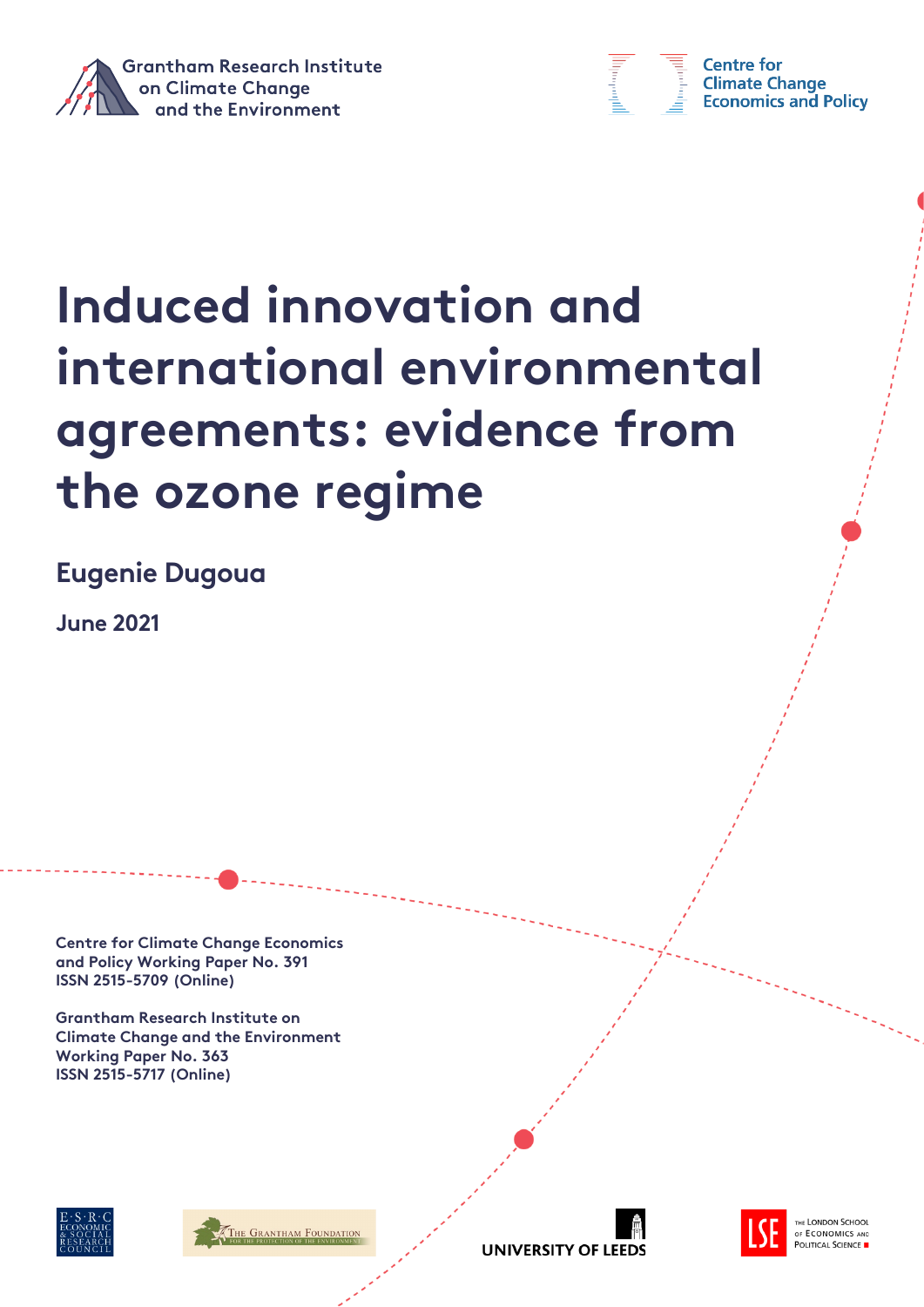**The Centre for Climate Change Economics and Policy (CCCEP)** was established by the University of Leeds and the London School of Economics and Political Science in 2008 to advance public and private action on climate change through innovative, rigorous research. The Centre is funded by the UK Economic and Social Research Council. Its third phase started in October 2018 with seven projects:

- 1. Low-carbon, climate-resilient cities
- 2. Sustainable infrastructure finance
- 3. Low-carbon industrial strategies in challenging contexts
- 4. Integrating climate and development policies for 'climate compatible development'
- 5. Competitiveness in the low-carbon economy
- 6. Incentives for behaviour change
- 7. Climate information for adaptation

More information about CCCEP is available at www.cccep.ac.uk

**The Grantham Research Institute on Climate Change and the Environment** was established by the London School of Economics and Political Science in 2008 to bring together international expertise on economics, finance, geography, the environment, international development and political economy to create a world-leading centre for policy-relevant research and training. The Institute is funded by the Grantham Foundation for the Protection of the Environment and a number of other sources. It has 12 broad research areas:

- 1. Biodiversity
- 2. Climate change adaptation and resilience
- 3. Climate change governance, legislation and litigation
- 4. Environmental behaviour
- 5. Environmental economic theory
- 6. Environmental policy evaluation
- 7. International climate politics
- 8. Science and impacts of climate change
- 9. Sustainable finance
- 10. Sustainable natural resources
- 11. Transition to zero emissions growth
- 12. UK national and local climate policies

More information about the Grantham Research Institute is available at www.lse.ac.uk/GranthamInstitute

#### **Suggested citation:**

Dugoua E (2021) Induced innovation and international environmental agreements: evidence from the ozone regime. Centre for Climate Change Economics and Policy Working Paper 391/Grantham Research Institute on Climate Change and the Environment Working Paper 363. London: London School of Economics and Political Science

This working paper is intended to stimulate discussion within the research community and among users of research, and its content may have been submitted for publication in academic journals. It has been reviewed by at least one internal referee before publication. The views expressed in this paper represent those of the authors and do not necessarily represent those of the host institutions or funders.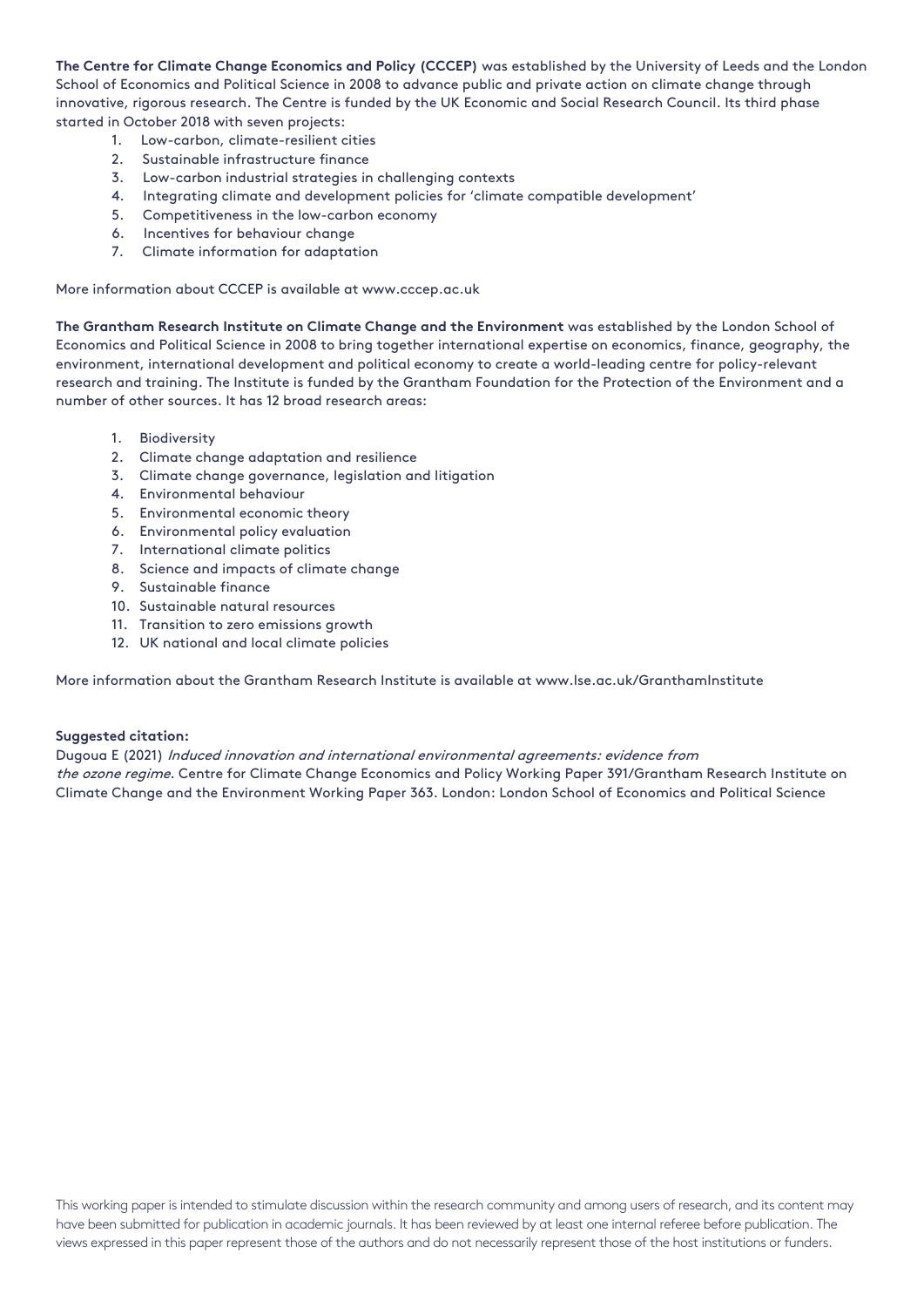# <span id="page-2-0"></span>Induced Innovation and International Environmental Agreements: Evidence from the Ozone Regime\*

## EUGENIE DUGOUA†

June 2021

#### Abstract

Global environmental problems are some of the most pressing issues that humanity is facing. There are few examples of success at resolving them; the fight to protect the ozone layer is one of them. This paper provides evidence that the Montreal Protocol's restrictions on chlorofluorocarbons ( CFCs) t riggered a s ubstantial i ncrease i n r esearch a nd innovation on alternatives to ozone-depleting molecules. I compare CFC substitute molecules to molecules that have similar uses but are unrelated to ozone depletion. After the signing of the agreement, patents on CFC substitutes increased by 400% and scientific articles by 500% compared to the control group. These findings suggest that agreements can indeed trigger the development of technological solutions, thereby improving the benefit-cost equation of environmental protection.

*JEL* Codes: Q55, O31, O33, F53.

Keywords: Induced innovation, environmental agreements, difference-in-differences, synthetic control, topic modeling.

<sup>\*</sup>I received no specific funding for this work. I am deeply grateful to Scott Barrett, Geoffrey Heal, and Suresh Naidu for their advice and support. I thank Timothy Bresnahan, David Popp, Bhaven Sampat, Glenn Sheriff, William McAllister, Juan Moreno-Cruz, Roger Fouquet, Cristian Pop-Eleches, Bernard Salanie, Johannes Urpelainen, Doug Almond, Wolfram Schlenker, Rodriguo Soarez, Johannes Boehm, Marion Dumas, Anna Thompsett, Kyle Meng, Prabhat Barnwal, Jeffrey Shrader, Anthony D'Agostino, Eyal Frank and Anouch Missirian for their helpful comments, as well as the participants of the many seminars where this paper was presented and discussed. I also acknowledge administrative support from the Grantham Research Institute, thereby acknowledging its funders: the Grantham Foundation for the Protection of the Environment and the ESRC through the Centre for Climate Change Economics and Policy. All errors are mine.

<sup>†</sup>Dugoua: London School of Economics, Houghton St, Holborn, London WC2A 2AE. Phone: +44 20 7955 7699. Email: e.dugoua@lse.ac.uk.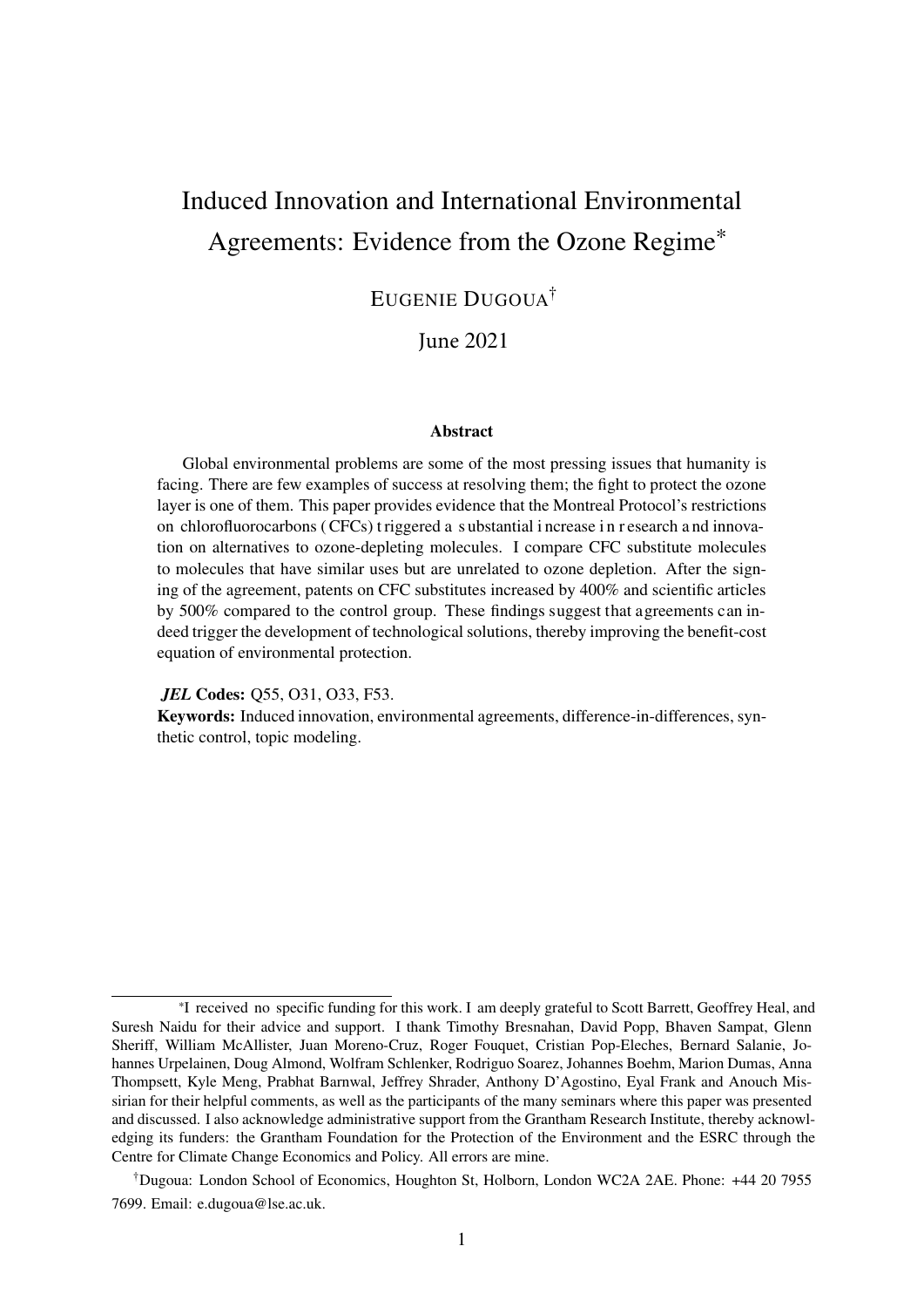## 1 INTRODUCTION

Global collective action problems are some of the most pressing issues that humanity is facing. Environmental concerns such as climate change or biodiversity have seen minimal progress, but one shining example of success is the fight against ozone depletion. At the end of the 1970s, scientists warned that chlorofluorocarbons (CFCs) might destroy ozone molecules in the stratosphere and reduce the extent to which humans were protected from solar radiation. The issue rose to the top of the global agenda, and, in 1987, high-income countries negotiated the Montreal Protocol to phase out CFCs from industrial activities. It was agreed that signatories would decrease the production and consumption of CFCs following a schedule of reduction targets. The protocol also included trade restrictions with non-parties in ozone-depleting substances and threats of banning trade in products made using ozone-depleting substances. Technological change unrolled rapidly, and within a decade, the production and consumption of CFCs decreased by more than  $80\%$ .<sup>[1](#page-2-0)</sup> The success story of the fight against ozone depletion presents us with a formidable opportunity to study what worked.

This paper offers the first quantitative study of whether the Montreal Protocol induced science and innovation on CFC substitutes. I compile a list of 14 molecules that scientists and industry experts identified as best candidates for CFC substitutes and consider those molecules as treated by the Montreal Protocol. I then track mentions of CFC substitutes over time in scientific articles published in journals indexed by ScienceDirect and patents granted by the United States Patent and Trade Office (USPTO). The primary hypothesis is that the Montreal Protocol provided a clear signal and powerful incentives for firms and scientists to increase work on CFC substitutes, which led to an increase in patents and scientific articles mentioning these molecules. The empirical strategy relies on comparing CFC substitutes with a control group of molecules used in industrial applications similar to CFC substitutes but with no connection to ozone. To ensure that the molecules are comparable, I use topic modeling algorithms on the text of patents and articles to construct molecule-level variables that proxy for the molecules' scientific and industrial context.

As illustrated in Figure [1,](#page-4-0) only a few patents and articles on CFC substitutes were published before 1987, and the trend before 1987 is flat, possibly indicating that the agreement was little anticipated. The difference-in-differences (DiD) suggests that the protocol led to a 400% increase in the number of patents related to CFC substitutes (relative to the pre-treatment period) and a 500% increase in the case of scientific articles. The increase becomes statistically significant, starting in 1989 for patents and 1990 for articles, two to three years after the agreement's signature.<sup>[2](#page-2-0)</sup> The estimates are robust to a series of alternative specifications, including weighting counts by the number of occurrences of the molecule's name in the text and weighting by the number of citations that the document received. As an alternative approach, I also estimate the protocol's impact using a synthetic control method and find consistent, yet smaller, increases of about 135% for patents and 180% for articles.

The Montreal Protocol is often hailed as one of the most successful environmental international agreements and remains a point of reference in discussing global environmental problems such as climate change (Barrett [1999;](#page-31-0) Sunstein [2007\)](#page-34-0). Yet, the dynamics of innovation in the ozone crisis are still debated. Some, like Richard E. Benedick, the chief U.S. negotiator at Mon-treal, argued the agreement triggered a vast effort in research to find CFC substitutes<sup>[3](#page-2-0)</sup>. Others

<sup>1.</sup> My calculations using UNEP data.

<sup>2.</sup> This delay is similar to prior results in the literature (Popp [2002\)](#page-33-0) and can be attributed to the time required to turn research efforts into patent applications and published academic papers.

<sup>3. &</sup>quot;It was evident (...) that the protocol was in fact moving industry in directions that two years earlier had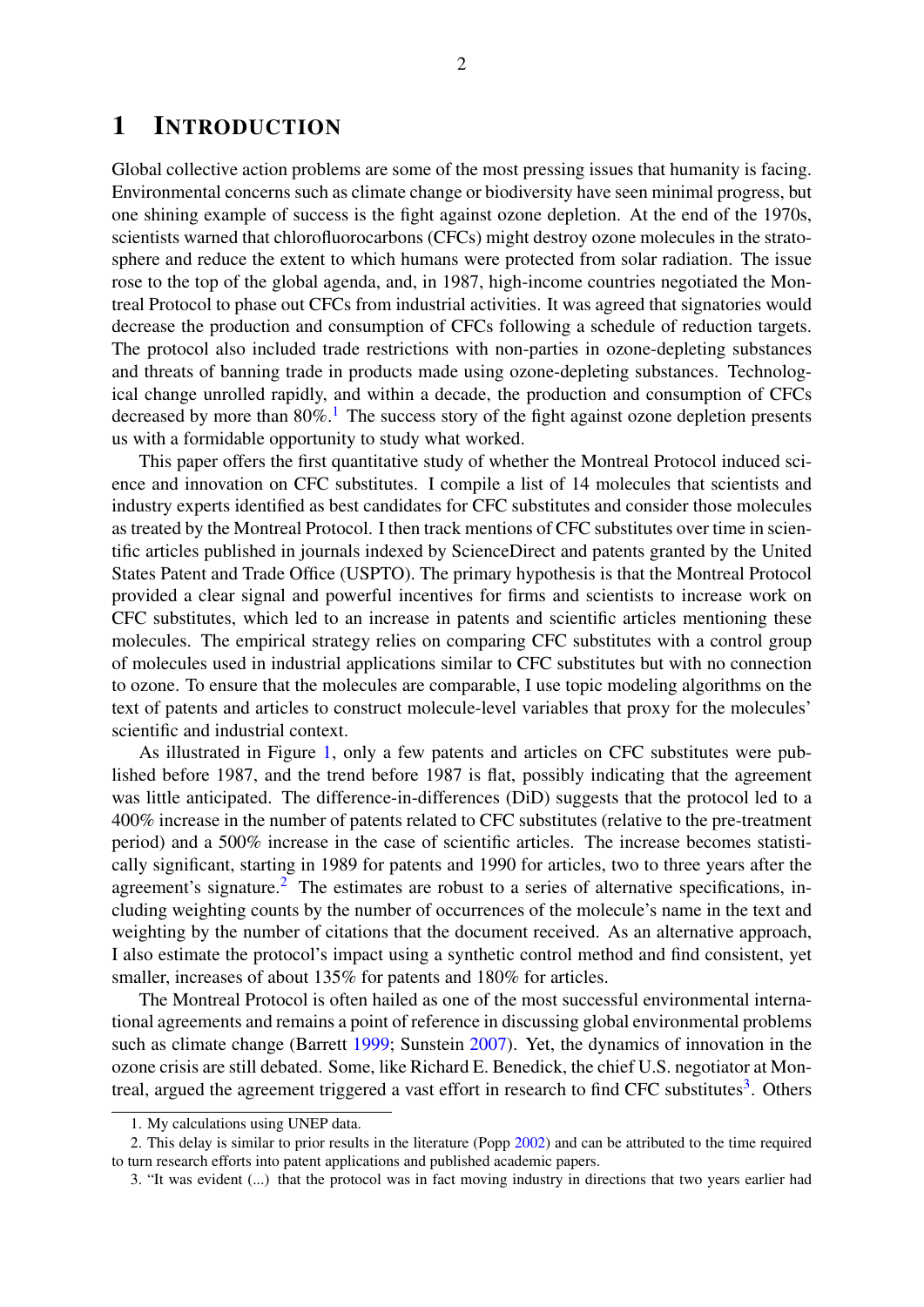<span id="page-4-0"></span>

Counts of Patents and Articles Mentioning CFC Substitutes

*Note:* The graph plots the yearly number of patents and articles mentioning the names of any of the 14 CFC substitutes. The x-axis corresponds to the *application* date of patents granted between 1976 and 1999 and the *publication* date of articles. We note that only a few patents and articles on CFC substitutes were published before 1987 and that the trend up to 1987 is flat. After 1987, we observe a large increase in both patents and articles mentioning CFC substitutes.

claim that CFC substitutes were already available at the time of negotiations or that the industry endorsed CFC cuts because it had achieved a breakthrough (Heal [2016;](#page-32-0) Sunstein [2007\)](#page-34-0). Although the patenting trend documented in Figure [1](#page-4-0) lends more support to Benedick's claim, a possible hypothesis is that firms undertook research and development before the negotiations and kept substitutes "hidden" by not filing patents until the agreement was announced.

I argue that if firms kept hidden some of their innovation, we should expect a one-time increase in patent counts in the immediate aftermaths of Montreal. Indeed, patenting was the primary mechanism firms had to protect their innovations. On the one hand, trade secrets were very hard to keep in the development of CFC substitutes (Parson [2003\)](#page-33-1). On the other hand, the relatively high degree of competition in the industry ensured that several firms were working on related technologies, and delaying patenting meant a higher risk of competitors patenting first. Assuming firms did not patent their innovation before 1987, the signature of Montreal would have acted as a strong positive shock to their incentives to seek intellectual property rights. I find that patenting activity shows no spike after the signing of the agreement but, instead, a progressive ramp up. This lends little support to the narrative that the industry had achieved some breakthrough which they would have kept secret.

The nature of the technological challenge was, in fact, not consistent with the idea of a breakthrough. Developing CFC substitutes required experimentation around several wellknown molecules and many industrial applications. Furthermore, the candidate molecules had been known on paper for decades. Chemical engineers knew that the compounds with the best potential had to present molecular structures similar to CFCs so that their thermodynamic

been considered impossible." (Benedick [2009,](#page-32-1) Chap.8 p.104.)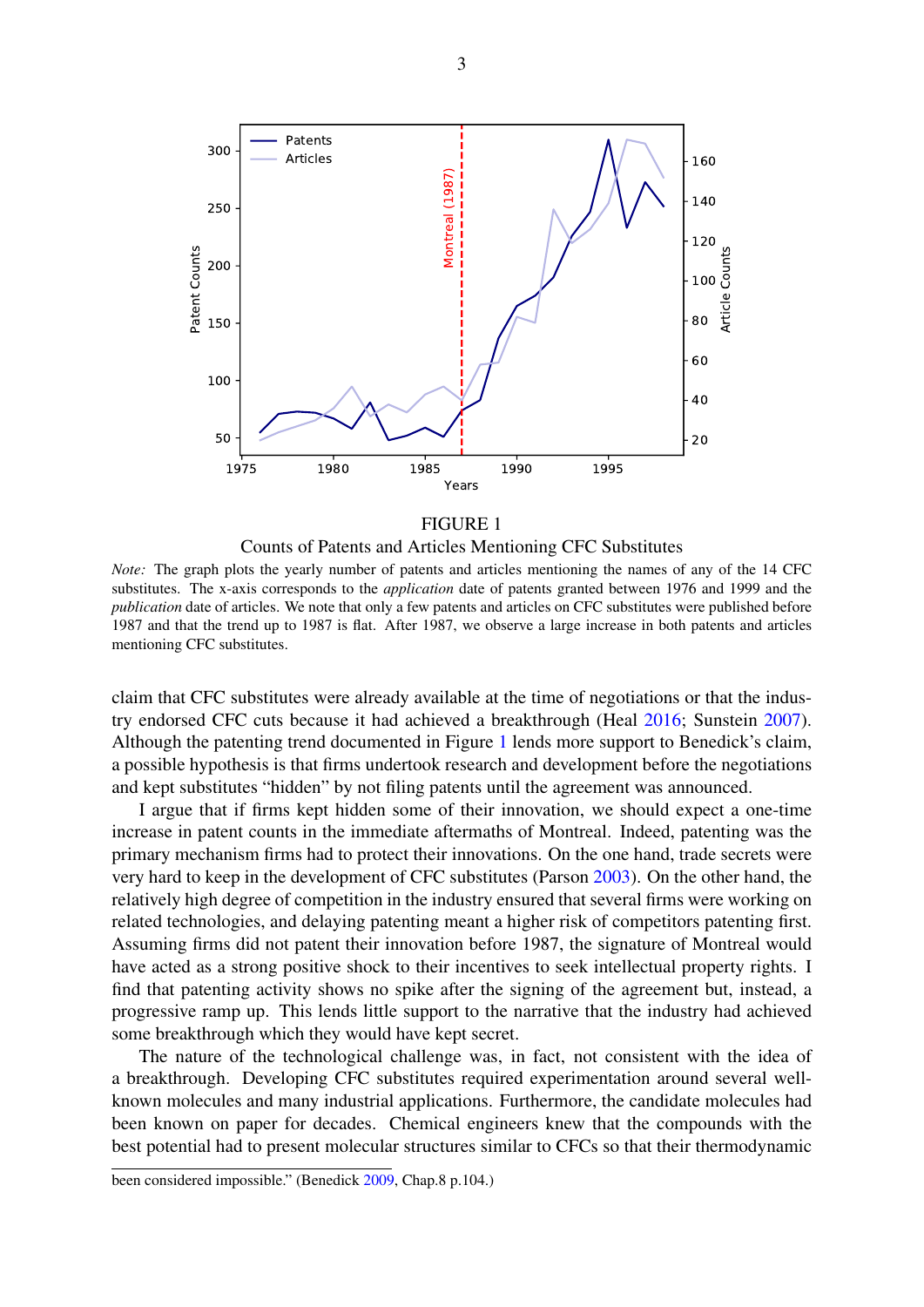properties would best mimic those of CFCs, making them easier to substitute in the myriad of industrial applications that used CFCs (Pool [1988\)](#page-33-2). Although these molecules were known, scientists needed to learn about their thermodynamic properties, toxicity profile, and environmental acceptability. Firms had to experiment with new processes and formulas to retrofit installed equipment with CFC substitutes or replace them altogether. Therefore, developing CFC substitutes was not about "new-to-the-world" compounds but rather about "new-to-the-industry" compounds that required research efforts to adapt them to many industrial applications.

I also investigate the possibility that mounting consumer pressure played a role in fostering science and innovation on CFC substitutes.<sup>[4](#page-2-0)</sup> Already in 1985, scientists showed that extensive depletion of ozone was taking place over Antarctica. The so-called ozone "hole" was causally attributed to CFCs in March 1988, likely increasing the saliency of the CFC threat in the public's eyes. To further investigate the role of consumer pressure on fostering innovation on CFC substitutes, I collect data from the EPA website on all industrial applications of CFC substitutes and classify substitutes as either consumer exposed, not consumer exposed, both or undetermined. I find that the increase in patenting for molecules that were not used in consumer appliances is similar to the increase seen in the broader sample of molecules, suggesting that consumer pressure unlikely drove the large increase in patenting.

At first sight, it may seem counterintuitive that the Montreal Protocol induced innovation, or more generally, did anything that would not have happened without it. As shown in Barrett [\(1994\)](#page-31-1), theoretical models make the dismal prediction that international environmental agreements occur only when cooperation is easy to achieve, that is, when costs to the players are low and benefits high. This implies that the Montreal Protocol could not have been far from what countries would have done unilaterally. I interpret this study's empirical results in light of such theories. To do so, I use a model of global collective action where innovation is endogenous and show how initially modest agreements (those close to the non-cooperative equilibrium) can over time lead to the cooperative outcome because, by inducing innovation, the agreement reduces future abatement costs.

Hence, the signature of the Montreal Protocol should be seen as a first modest step in a series of increasingly ambitious agreements. The targets agreed in 1987 required a 50% cut by 1998, while those negotiated in the London and Copenhagen amendments (in 1990 and 1992, respectively) enforced a complete ban and added a broader range of molecules to the list of regulated ozone-depleting substances. The targets agreed in 1987 may be interpreted as modest because they encoded what the industry thought feasible over a reasonable period. This did not mean the industry already had all the necessary knowledge and technologies. But it meant that they expected that they could meet the targets with sufficient investments in research and development. Notably, the agreement ensured a leveled playing field for all firms competing in the CFC industry. Indeed, contrary to many other agreements, a key aspect of the Montreal Protocol is that it built in an enforcement mechanism. Montreal included trade restrictions, and threats of banning trade in any products made using CFCs, making it economically binding.

Agreements close to the non-cooperative equilibrium, like Montreal, should not be interpreted as agreements where costs to the players are low. Instead, we should see them as agreements where costs are *expected* to be low. Between expectation to realization come the actual efforts of doing research and development, of implementing ideas that exist only on paper and that still require experimentation and tinkering. Such endeavors improve technologies making them more affordable and increasing the scope of their uses. By inducing firms to innovate, Montreal reduced the expected cost of further emission abatement. In turn, this made it easier

<sup>4.</sup> Yet another possibility could be the existence of research grants or subsidy programs specifically financing research and development work on CFC substitutes. To my knowledge, no such programs were ever implemented.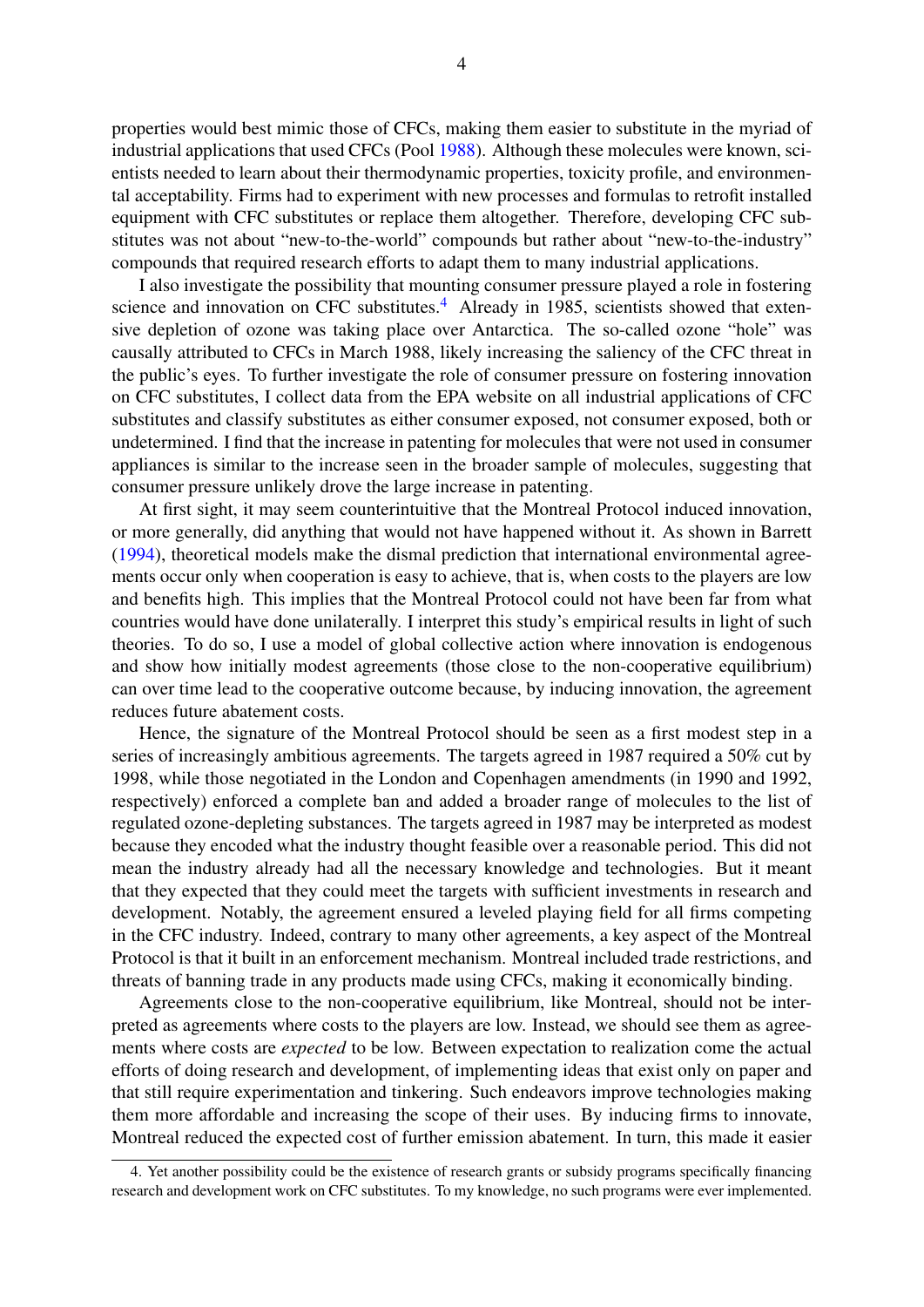for governments and industries to negotiate binding amendments with more ambitious targets.

This paper shows that the ozone layer's success story, therefore, is better summarized as a series of agreements that progressively ramped up ambitions in emission reductions. We may think of it as a repeated cooperation game where, at each stage, small but binding reductions force firms to innovate. This reduces expected abatement costs and leads to better cooperation outcomes in the next stage. Innovation here plays a critical role in enabling ambitions to ratchet up. By showing that a low-ambition but binding agreement such as the Montreal Protocol did encourage the development of technological solutions, this paper suggests such agreements are potent tools that dynamically improve the benefit-cost equation of environmental protection and may therefore also be useful to deal with current problems such as climate change.

This paper contributes to the literature on technological change and the environment (Jaffe, Newell, and Stavins [2002;](#page-32-2) Popp [2019;](#page-33-3) Popp, Newell, and Jaffe [2010\)](#page-34-1). Recent studies have drawn attention to the factors inducing innovation in environmental-friendly technologies. In particular, the literature has emphasized both the role of energy price increases (Aghion, Dechezleprêtre, Hemous, et al.  $2016$ ; Popp  $2002$ ) and domestic environmental policies (Calel and Dechezleprêtre [2016;](#page-32-3) Jaffe and Palmer [1997\)](#page-33-4). This paper, instead, documents that agreements for global environmental public goods can induce innovation. In principle, like domestic policies, agreements should force firms to allocate inputs to reduce pollution, thereby inducing them to innovate (Milliman and Prince [1989;](#page-33-5) Porter and Van Der Linde [1995\)](#page-34-2). Several studies investigate the effect of such agreements on pollution outcomes (Aichele and Felbermayr [2011;](#page-31-3) Finus and Tjøtta [2003;](#page-32-4) Kellenberg and Levinson [2014\)](#page-33-6), but they seldom look at the impact on science and innovation.<sup>[5](#page-2-0)</sup>

This paper also contributes to the literature on the economics of international environmental agreements (Barrett [1994;](#page-31-1) Battaglini and Harstad [2016;](#page-31-4) Harstad, Lancia, and Russo [2019\)](#page-32-5) and ozone cooperation (Auffhammer, Morzuch, and Stranlund [2005;](#page-31-5) Barrett [1994,](#page-31-1) [2003;](#page-31-6) Murdoch and Sandler [2009\)](#page-33-7). Most of the literature has focused on treaty structure. In particular, Barrett [\(1999\)](#page-31-0) suggested Montreal's trade measures solved the enforcement problem, and Wagner [\(2016\)](#page-34-3) further argued they promoted full participation in the protocol, ensuring its almostuniversal ratification. Outside of economics, studies have focused on aspects relating to negotiations and diplomacy (Andersen and Sarma [2012;](#page-31-7) Benedick [2009\)](#page-32-1) and qualitative accounts of corporate strategy and innovation (Falkner [2005;](#page-32-6) Mulder [2005;](#page-33-8) Parson [2003;](#page-33-1) Smith [1998;](#page-34-4) Taddonio, Sarma, and Andersen [2012\)](#page-34-5).

The paper first provides background information in Section [2.](#page-6-0) Section [3](#page-9-0) then describes the data, Section [4](#page-11-0) outlines the empirical strategy, Section [5](#page-16-0) presents the main results, and Section [6](#page-22-0) and [7](#page-24-0) considers mechanisms and alternative hypotheses. Finally, Section [8](#page-27-0) discusses how the results connect to the literature on international environmental agreements, and Section [9](#page-29-0) concludes.

## <span id="page-6-0"></span>2 BACKGROUND

#### 2.1 Theory and Hypotheses

The theory of *induced innovation* states that innovations are biased towards high-priced factors to make their use more efficient or substitute them. Although the theory was initially developed by Hicks [\(1932\)](#page-32-7), the concept has reappeared in the past two decades under the phrase "directed technical change," encompassing not just price effects but also market size and regulatory ef-

<sup>5.</sup> One exception is Dekker, Vollebergh, Vries, et al. [\(2012\)](#page-32-8) who focuses on transboundary air pollution.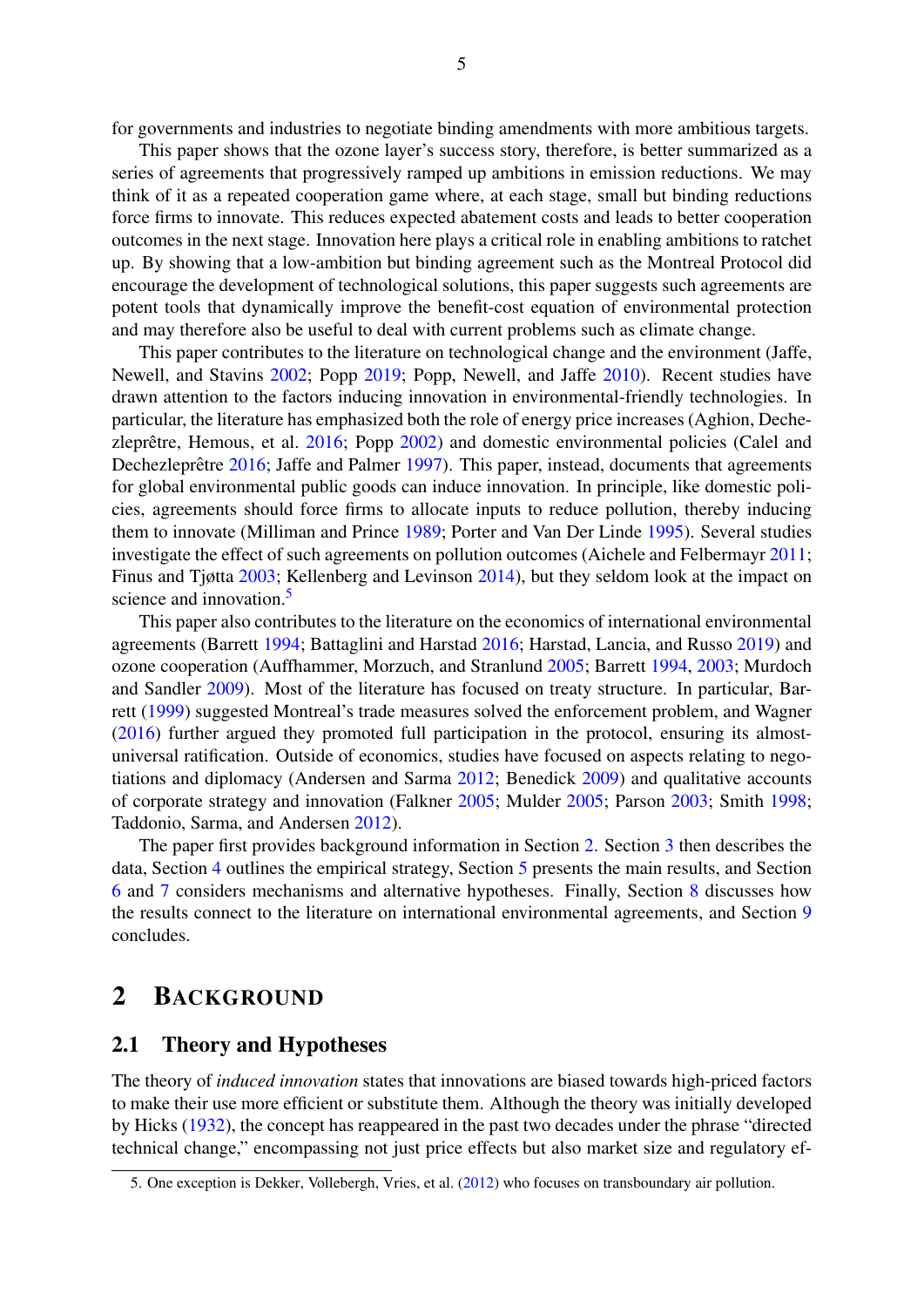fects (Acemoglu [1998\)](#page-31-8). The theory was later augmented to include environmental policies. In the simplest model, environmental regulations force firms to allocate inputs (labor or capital) to pollution reduction or restrict the choice of technologies and inputs in the production process (Milliman and Prince [1989\)](#page-33-5). As such, environmental regulations are modeled as extra costs. The theory of *induced innovation* argues that environmental policies induce firms to innovate in the hope of offsetting regulation-imposed costs, at least partially.<sup>[6](#page-2-0)</sup> The theory can easily be extended to international environmental agreements. An agreement would oblige firms to adapt their production processes only once it is translated into domestic law. However, the signature on its own immediately changes expectations regarding future domestic environmental policies, at least, if firms perceive the agreement as binding. Arguably, this is what happened with the Montreal Protocol.

Montreal included trade restrictions with non-parties in products containing those ozonedepleting substances and a threat of banning trade in products made using ozone-depleting substances. The trade restrictions effectively acted as a mechanism for free-rider deterrence and leakage prevention, rendering the agreement binding. Therefore, the main hypothesis is that Montreal credibly signaled firms that the continued use of CFCs would become increasingly costly, and induced them to innovate. Richard Benedick, the U.S. head negotiator at Montreal, argued that "(it) was evident (...) that the protocol was in fact moving industry in directions that two years earlier had been considered impossible" (Benedick [2009,](#page-32-1) Chap.8 p.104.). However, Benedick only refers to articles published in the *New York Times* and *Chemical and Engineering News* to support his claim.

On the other hand, an often heard narrative argues that CFC substitutes were readily available before the negotiations. Sunstein [\(2007\)](#page-34-0) claims that "an international agreement was largely in the interest of American manufacturers, which had already initiated a transition to safe CFC-alternatives." This view is also often expressed in media outlets. For example, *The New York Times*, on August 20, 2002, stated that "(the) agreement's success occurred, in large part, because substitutes for the harmful chemicals were readily available (...)." Importantly, such claims are consistent with the theory of why and when agreements appear (Barrett [1994\)](#page-31-1). In the case of Montreal, that theory implies that the agreement was successfully negotiated because the costs of doing so were low relative to benefits.

This paper relies on quantitative analysis to disentangle these different hypotheses. Section [8](#page-27-0) will further discuss how to reconcile the empirical results with the theory of international environmental agreements.

#### 2.2 Events That Led to Montreal

The story of the ozone crisis began in 1974 when two chemists laid out the theoretical possibility that CFCs broke down ozone molecules in the stratosphere (Molina and Rowland [1974\)](#page-33-9). The harmful effects of a thinner ozone layer were not well understood, but it was clear that more UV light would cause more skin cancers, eye cataracts, and, likely, lower productivity in fishery and agriculture (Miller and Mintzer [1986\)](#page-33-10).

In the late 1970s, the issue began to take prominence in the media and policy circles. A few countries and firms unilaterally decided to take action. In August 1977, the U.S. Congress wrote into law a CFC ban on aerosols by  $1978<sup>7</sup>$  $1978<sup>7</sup>$  $1978<sup>7</sup>$  and firms such as DuPont removed CFCs from their

<sup>6.</sup> The *Porter Hypothesis* goes further arguing the extra costs imposed by environmental policies can sometimes be even more than fully offset (Ambec, M. A. Cohen, Elgie, et al. [2013;](#page-31-9) Porter and Van Der Linde [1995\)](#page-34-2).

<sup>7.</sup> Similarly, in 1978, Canada, Switzerland and Scandinavian countries all banned CFC aerosols. Germany called for a European Community-wide ban, but without success.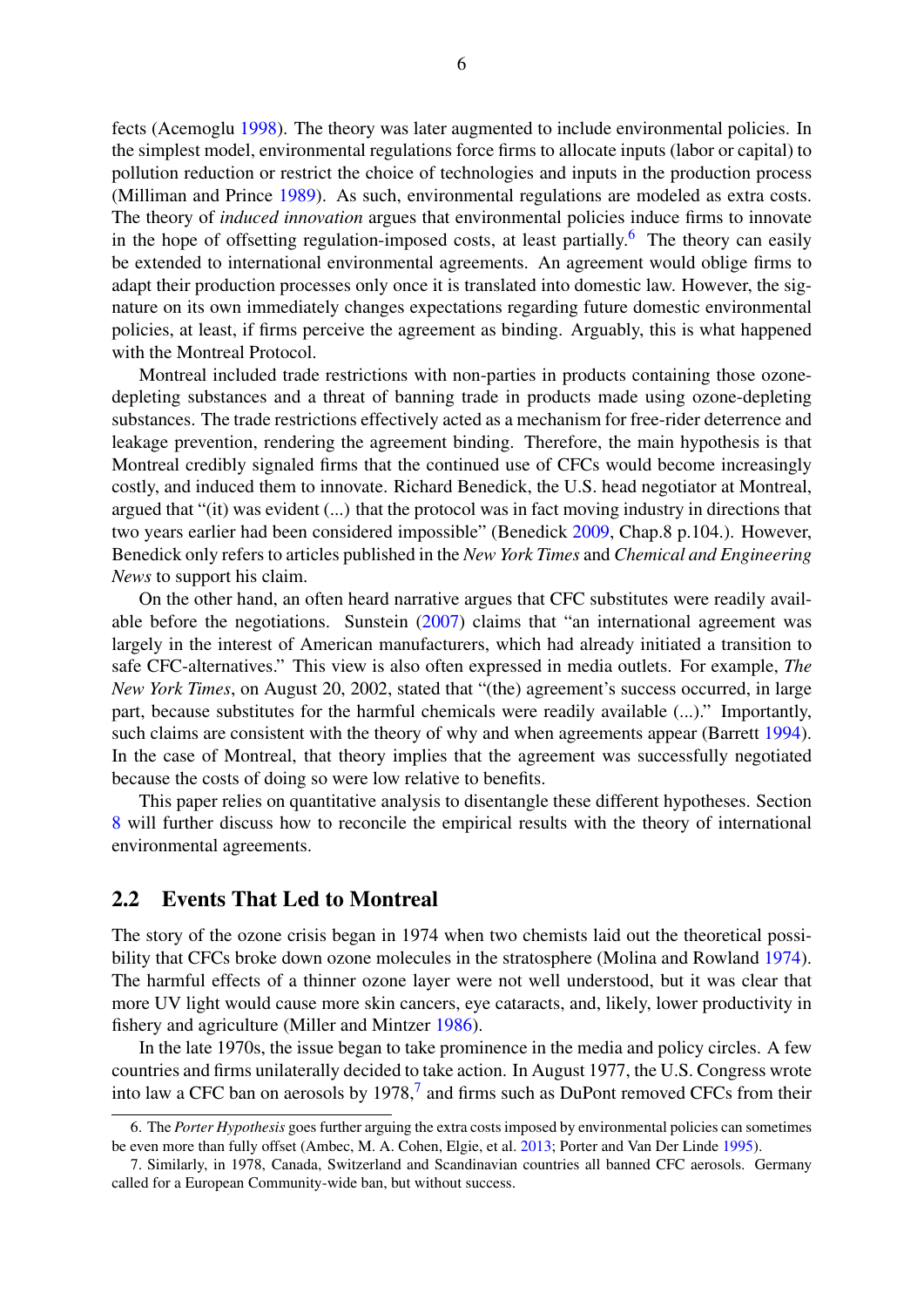spray products because they worried about their public image. These pre-Montreal domestic regulations and corporate decisions targeted a particular industrial application of CFCs for which cheap physical substitutes existed (e.g., pump-action sprays instead of aerosol sprays). In essence, these were zero-cost unilateral moves that did not require significant research efforts. The low numbers of patents and articles between 1970 and 1987 in Figure [1](#page-4-0) indicate that neither aerosol regulations nor consumer pressure seemed to have stimulated science and innovation on the 14 CFC substitutes I consider in that period.<sup>[8](#page-2-0)</sup> In 1980, the EPA proposed to freeze other uses beyond aerosols, but U.S. industry blocked the initiative.

At the beginning of the 1980s, concerns over ozone depletion waned. Uncertainties in the science of atmospheric ozone seemed irreducible, and the year 1981 saw the inauguration of a strongly anti-regulatory American administration. In Europe as well, many governments persisted in opposing environmental regulations that would harm manufacturers. Parson [\(2003\)](#page-33-1) provides a detailed qualitative account of firms' reactions during this period. Although some manufacturers initially started research on potential substitutes in the late 1970s, these efforts quickly came to an end around 1981. Manufacturers stopped such R&D programs because they estimated that CFC substitutes would cost around two to five times more than CFCs. It made no sense to continue working on these substitutes with little sign of regulations underway.<sup>[9](#page-2-0)</sup>

The political context of Montreal's negotiations was not without its surprises. In his account of the diplomatic efforts, Benedick [\(2009\)](#page-32-1) emphasizes the great uncertainty of the negotiations' outcome until the last minute and argues that some exceptional turns of events unlocked the situation. In particular, Reagan unexpectedly overruled his administration and approved the agreement. The U.S. President had skin cancer removed twice in the past, and it has been suggested that Reagan's life experiences weighed heavily on his decision. On the European side, the most prominent opponent to CFC regulations, the United Kingdom, left the European Community Presidency, leaving Germany, Denmark, and Belgium, firm proponents, as the head negotiators. Importantly, in this account of the negotiations, the agreement succeeded independently from the state of R&D activities on CFC substitutes.

#### 2.3 Which Molecules Were "Treated"?

CFCs are a group of molecules with a particular structure: they contain only carbon, chlorine, and fluorine atoms. This structure drives their particularly attractive thermodynamic properties: they are unusually stable, nonflammable, nontoxic, and noncorrosive. Initially, CFCs somewhat embodied the miracle of modern chemistry as they were ideal for manufacturing many consumer goods. They were first commercially used in 1928 as cooling fluids for refrigerators and were specifically designed to substitute other dangerous refrigerants that were either toxic or inflammable (Parson [2003\)](#page-33-1). Best of all, they were cheap to produce, and so they became broadly used in many different industries such as foams, refrigeration, air-conditioning, aerosols, fire protection, and solvents. CFCs are great refrigerants because they vaporize at low temperatures and are very energy-efficient coolants. As aerosols, they were used in cosmetics, household products, pharmaceuticals, and cleaners. Their nonreactive property also made them key products for cleaning microchips and telecommunication equipment.

Strategies for reducing CFCs included physical substitutes (like pump-action sprays instead of aerosol sprays) or recycling. However, the most critical applications, such as air-conditioning units, needed chemical substitutes. Importantly, the intricate relationship between molecular structure and industrial properties implied that the set of possible substitutes was not infinite:

<sup>8.</sup> These 14 CFC substitutes were targeting foams, refrigeration and solvent applications of CFC.

<sup>9.</sup> For details, see Parson [\(2003,](#page-33-1) Chap.3 p.53 and Chap.7 p.173).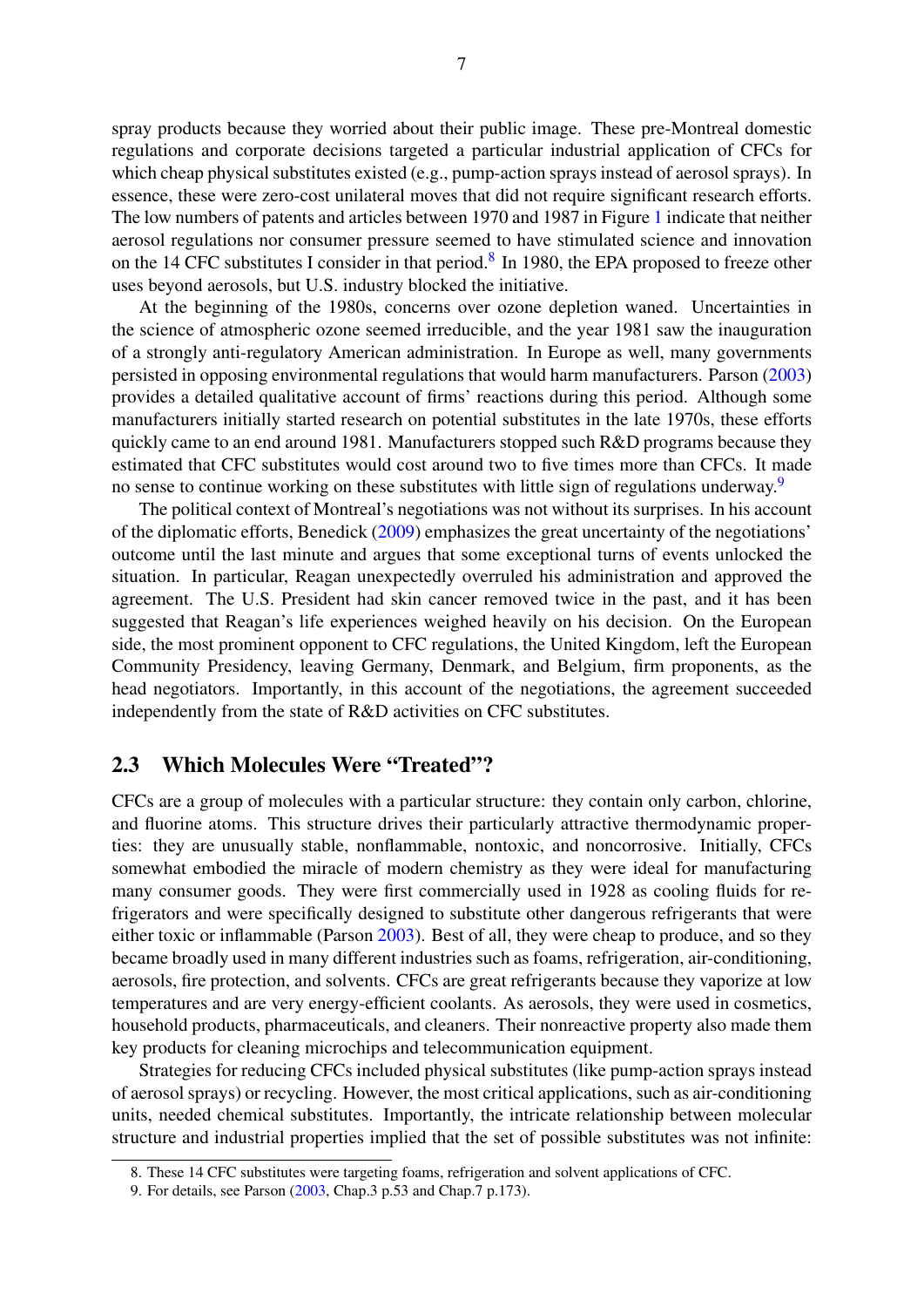good candidates required a molecular structure similar to CFCs but with fewer chlorine atoms. Such compounds are known as hydro-chlorofluorocarbons (HCFCs) and hydro-fluorocarbons (HFCs). For example, CFC-12 is a compound that contains two chlorine atoms. When a hydrogen atom replaces one chlorine, we obtain a potential CFC substitute called HCFC-22. When hydrogens replace the two chlorines, we obtain another potential CFC substitute called HFC-32.[10](#page-2-0)

It was public knowledge that the quest for CFC substitutes lay in the realm of HCFCs and HFCs. These molecules had been known for a long time, at least on paper and in the lab.<sup>[11](#page-2-0)</sup> Hence, developing CFC substitutes was not so much about "new-to-the-world" compounds but instead about "new-to-the-industry" compounds. The key technological challenges lay in making large-scale production cost-efficient, redesigning processes and equipment already installed, and learning about environmental acceptability and human toxicity.

I compile a list of potential substitutes using historical records. In December 1988, a report was issued to investigate the atmospheric dynamics of 12 potential CFC substitutes. Importantly, this report, known as the Alternative Fluorocarbon Environmental Acceptability Study (AFEAS), did not cover aspects of the molecules related to industrial activities but merely how the molecules may interact with human health and the environment once released in the atmosphere. In this paper, I include the 12 compounds studied in the AFEAS report as well as two other possible CFC substitutes mentioned in Benedick  $(2009)$  and Parson  $(2003)$ .<sup>[12](#page-2-0)</sup>

## <span id="page-9-0"></span>3 DATA DESCRIPTION

#### 3.1 Patents

I follow prior literature in using patent counts as a proxy for innovation.<sup>[13](#page-2-0)</sup> In the chemical industry, patenting is an essential way of protecting competitive advantage from new products and processes (Sampat [2018\)](#page-34-6). Since chemicals can often be "reverse engineered," secrecy offers a limited mode of appropriation and strong incentives exist to use patenting either to protect inventions from being copied or to prevent competitors from patenting related inventions (W. M. Cohen, Nelson, and Walsh  $2000$ ).<sup>[14](#page-2-0)</sup>

I collect the texts contained in the abstract and summary description of USPTO patent grants published between 1976 and  $2000^{15}$  $2000^{15}$  $2000^{15}$ . The cleaning procedure involves a series of standard steps such as lowercasing or removing punctuation.<sup>[16](#page-2-0)</sup> Patents contain the names, addresses, and affiliations of inventors and assignees, which I categorize by type (e.g., business, education, or government). To associate patents to specific countries, I use the country of the assignee.

<sup>10.</sup> More details are available in Online Appendix Figure [A1.](#page-15-0)

<sup>11.</sup> The first-ever granted patents related to HCFCs and HFCs typically go back to the 1930s; at the time, chemists were experimenting with halogenation processes and heat transfers. For example, in 1934, a patent is claimed for a "method of producing refrigeration which comprises evaporating in the vicinity of a body to be cooled and subsequently condensing CH2ClF." US Patent 1,968,049. CH2ClF is a.k.a. HCFC-22.

<sup>12.</sup> HFC-245fa and HFC-365mfc are mentioned as possible substitutes in foams. Online Appendix Table [A3](#page-2-0) shows the name and additional information about all molecules considered in the analysis.

<sup>13.</sup> Examples and reviews include Hall and Jaffe [\(2012\)](#page-32-10), Henderson, Jaffe, and Trajtenberg [\(1998\)](#page-32-11), Popp [\(2005\)](#page-33-11), and Williams [\(2013,](#page-34-7) [2017\)](#page-34-8).

<sup>14.</sup> See for example Moser [\(2012\)](#page-33-12) for an examination of how the publication of the periodic table in 1869 made chemicals easier to reverse engineer and led chemical inventors to shift from secrecy to patents in the midnineteenth century.

<sup>15.</sup> The full-text patent data is available at [bulkdata.uspto.gov/.](bulkdata.uspto.gov/) It represents a total of 2,605,925 patents.

<sup>16.</sup> Full details are provided in Online Appendix [A.](#page-2-0)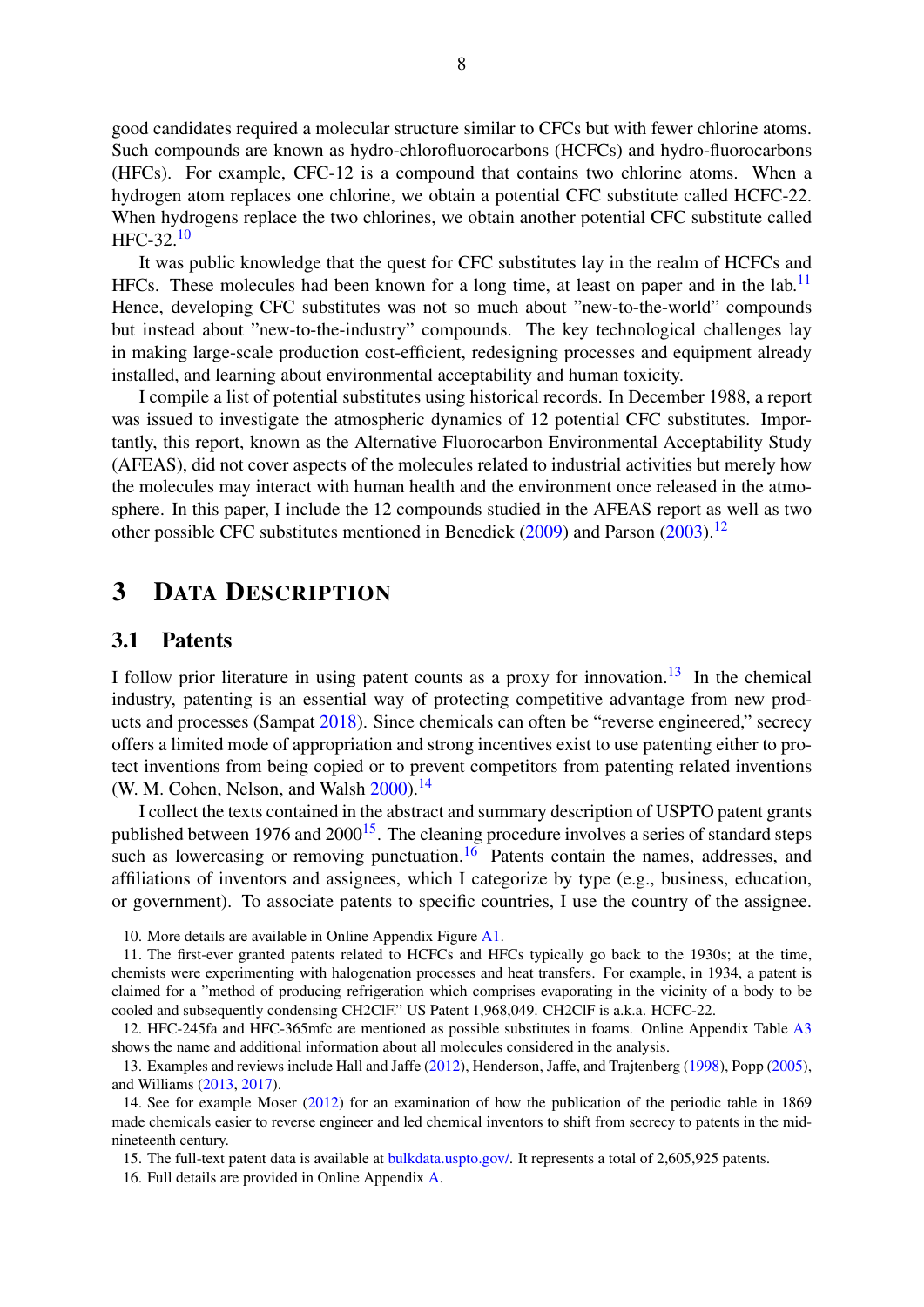When patents have no assignee but only inventors. I use the country of the inventor. More details about how the meta-data is cleaned, matched, and classified by type are provided in the Online Appendix [A.](#page-2-0) I use the OECD Citations database File to obtain data on the number of forward citations received by each patent.<sup>[17](#page-2-0)</sup> Finally, I sort patents by application date as opposed to the date when they are granted to use a better measure of when the ideas present in the patents initially emerged.

#### 3.2 Articles

The development of CFC substitutes required a better understanding of the fundamental thermodynamic properties of the proposed molecules and how they would interact with humans and the environment. Following prior literature, I use counts of scientific articles as a proxy for increases in such knowledge.<sup>[18](#page-2-0)</sup> I collect scientific articles published between 1970 and 2000 in journals indexed by ScienceDirect, which hosts articles from about 2,500 academic journals published by Elsevier. The sample provides excellent coverage of journals in fields related to engineering and physical sciences and allows to characterize trends in the emergence of scientific knowledge related to CFCs substitutes. I used ScienceDirect's API to download the full text of articles in journals from the following disciplines: chemistry, chemical engi-neering, engineering, environmental science, materials science, and physics and astronomy.<sup>[19](#page-2-0)</sup> After a series of cleaning procedures described in Online Appendix [A,](#page-2-0) I obtain a total number of 1,811,301 articles. For data on affiliations and citation counts, I query the Scopus search API, and use the Global Research Identifier Database<sup>[20](#page-2-0)</sup> to classify authors' affiliations (e.g., education or company).

#### 3.3 Searching for Molecule Names

Chemical compounds often go by several names; for example, HCFC-22 has 39 other possible names, such as chlorodifluoromethane or algeon 22. I develop an automatic script to collect all possible names on SciFinder, a database of chemical information maintained by the American Chemical Society, and search through the text of patents and articles for any occurrence of these names. $2<sup>1</sup>$  I proceed similarly to identify the patents and articles that mention any of the 171 HAPs.[22](#page-2-0) The frequency with which molecules are mentioned in any one document can vary widely. As a robustness check, I construct a measure of counts weighted by the number of occurrences of molecules in the documents in Section [5.2.](#page-19-0)

In total, I find 3270 patents and 1926 articles mentioning at least one CFC substitute. Online Appendix Tables [E1,](#page-2-0) [E2.](#page-2-0) and [E3](#page-2-0) illustrate the types of patents and articles that mention CFC substitutes. The most common patent codes are related to chemical compounds containing

<sup>17.</sup> OECD, Citations database, February 2019

<sup>18.</sup> Examples and reviews include Azoulay, Graff Zivin, and J. Wang [\(2010\)](#page-31-10), Pierre Azoulay, Fons-Rosen, and Zivin [\(2019\)](#page-31-11), Iaria, Schwarz, and Waldinger [\(2018\)](#page-32-12), Redner [\(2005\)](#page-34-9), Thompson and Fox-Kean [\(2005\)](#page-34-10), and D. Wang, Song, and Barabási ([2013\)](#page-34-11).

<sup>19.</sup> Journals are listed by disciplines on Elsevier's website: [https://www.elsevier.com/solutions/sciencedirect/](https://www.elsevier.com/solutions/sciencedirect/content/journal-title-lists) [content/journal-title-lists.](https://www.elsevier.com/solutions/sciencedirect/content/journal-title-lists)

<sup>20.</sup> <https://www.grid.ac/>

<sup>21.</sup> I look for any English name listed in SciFinder but I do not look for chemical symbols. The articles' text is usually the output of optical character recognition, and chemical symbols and formulae are too often rendered with mistakes. A full list of all the possible names of CFC substitutes is shown in Online Appendix Table [A4.](#page-19-1)

<sup>22.</sup> The search procedure may lead to measurement error with over-detection if documents mention molecules that are core to the subject of the document. Such measurement error should occur similarly for both the treated and control molecules.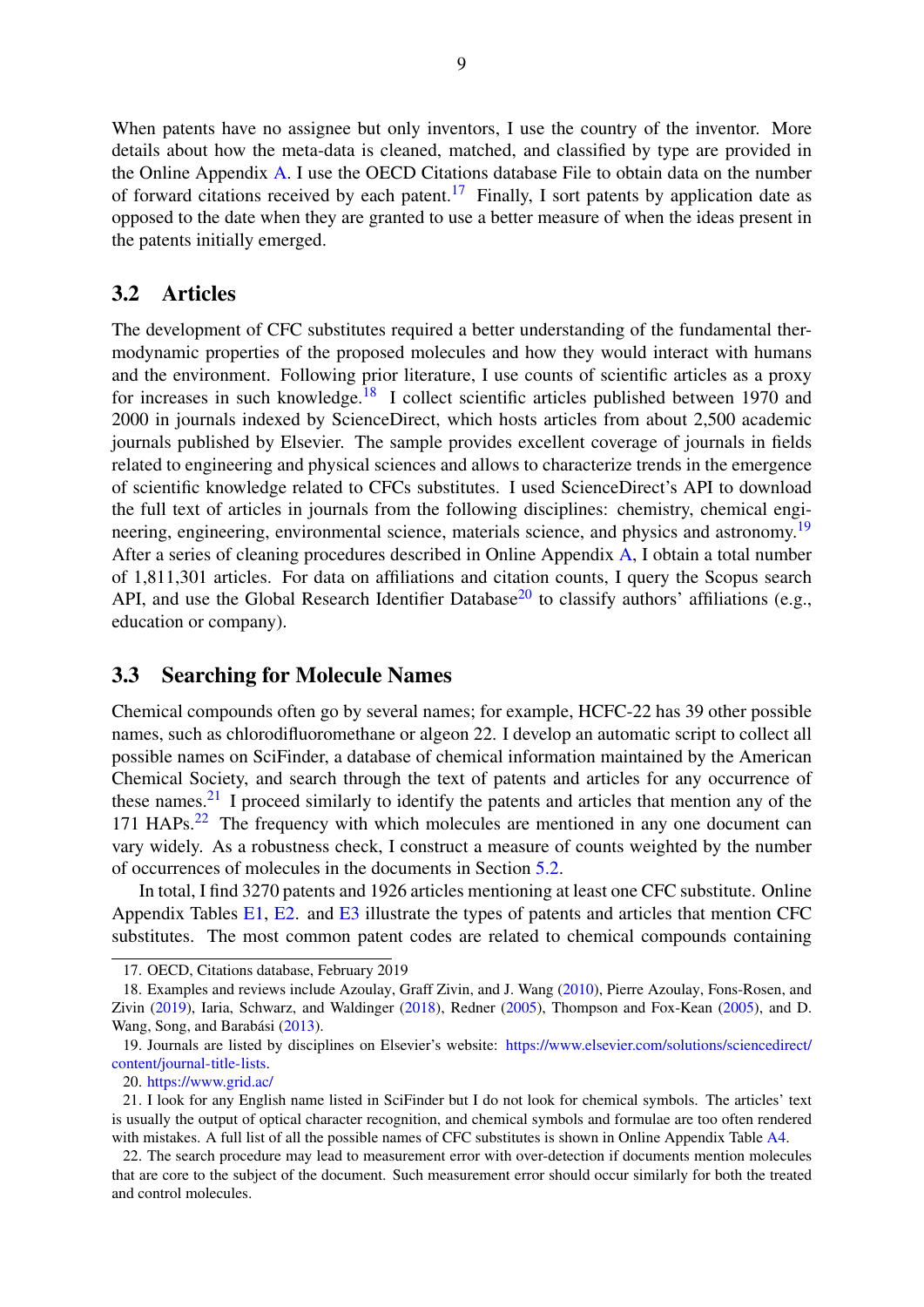halogen atoms. The most cited patents correspond to innovations for the pharmaceutical sector, while the most cited articles focus on physical characteristics or new synthesis routes. More than 96% of patents are granted to for-profit organizations, while the rest is filed by educational and public sector organizations. American assignees represent about 60% of patents, European around 25%, and Japanese around  $12\%$ <sup>[23](#page-2-0)</sup>

## <span id="page-11-0"></span>4 EMPIRICAL STRATEGY

#### 4.1 A Sharp Post-1987 Increase

<span id="page-11-1"></span>In this section, I examine the temporal trends in the yearly count of documents about CFC substitutes. As Figure [1](#page-4-0) illustrates, the numbers of patents and articles increase after the signature of Montreal in 1987.<sup>[24](#page-2-0)</sup> I quantitatively investigate these temporal patterns with first-difference specifications. Equation [1,](#page-11-1) below, models a mean shift while Equation [2](#page-11-2) models a trend-break.

$$
Count_{mt} = \alpha + \beta_0 \times \lambda_{post 1987} + \lambda_m + \varepsilon_{mt}
$$
 (1)

Count<sub>mt</sub> = 
$$
\alpha + \beta_1 \times Years \times \lambda_{post 1987} + \beta_2 \times Years + \lambda_m + \varepsilon_{mt}
$$
 (2)

<span id="page-11-2"></span>*Count<sub>mt</sub>* is the number of documents mentioning molecule *m* in year *t*;  $\lambda_{post 1987}$  is a dummy variable that equals one when  $t > 1987$ ;  $\lambda_m$  are molecule fixed effects; *Years* is a continuous variable indicating the number of years relative to 1987. The main hypothesis is that  $\beta_0$  and  $\beta_1$ are both positive for CFC substitutes, implying significant increases in research and patenting activities relating to CFC substitutes after 1987 once Montreal passed.

Table [1](#page-12-0) presents the results for these specifications. The sample here consists of the 14 different CFC substitutes for which I track the number of patents and articles throughout the years. I run separate regressions for patents and articles, and bootstrap standard errors. Model 1 confirms that a significant and positive mean shift after 1987 in the number of patents and articles mentioning CFC substitutes. The coefficients indicate almost 30 additional patents and around 13 additional articles for the average CFC substitute every year after 1987. This corresponds to a 551% increase (594% increase) in the number of patents (articles) for the years 1987-2000 relative to the years 1975-1986. Model 2 shows that the change can also be modeled as a trend break. The coefficient for "Years" indicates that there is a small positive underlying trend for articles.

The post-1987 increase, however, may be driven by factors other than Montreal (e.g., policies or macroeconomic conditions fostering academic and industrial research in the 1990s). To further investigate whether the post-1987 increase can be causally attributed to the protocol, I use a set of molecules known as HAPs as a comparison group.

#### 4.2 Hazardous Air Pollutants as a Comparison Group

HAPs is an umbrella term for molecules categorized as *hazardous air pollutants* that became monitored under the 1990 Clean Air Act due to adverse ecological impacts and human health

<sup>23.</sup> Online Appendix Table [E4](#page-2-0) displays summary statistics about countries and affiliations of patent assignees and authors of articles.

<sup>24.</sup> Online Appendix Figure [C1](#page-30-0) plots time-series similar to Figure [1,](#page-4-0) but each CFC substitutes separately. The post-1987 increase is present for most substitutes.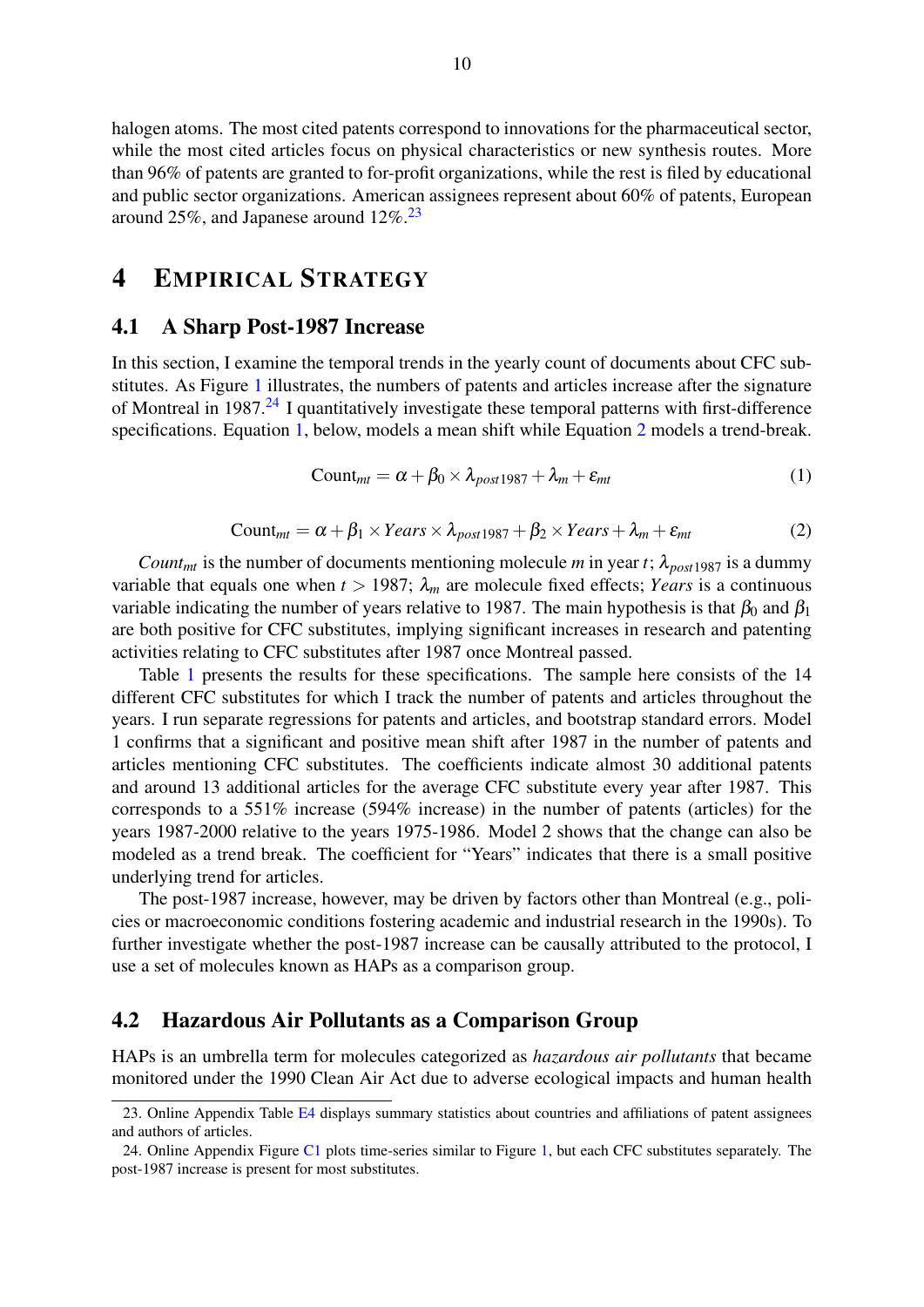<span id="page-12-0"></span>

|                     | (1)         | (2)                   | (3)         | (4)                   |
|---------------------|-------------|-----------------------|-------------|-----------------------|
|                     | Patents     | Patents               | Articles    | Articles              |
| Post 1987           | $29.510***$ | $6.097**$             | $13.022***$ | 2.113                 |
|                     | (2.113)     | (2.632)               | (1.072)     | (1.581)               |
| Post 1987 x Years   |             | $3.955***$<br>(0.439) |             | $1.442***$<br>(0.284) |
| Years               |             | $-0.027$<br>(0.246)   |             | $0.156**$<br>(0.063)  |
| Molecule FE         | Yes         | <b>Yes</b>            | Yes         | Yes                   |
| <b>Bootstraped</b>  | Yes         | Yes                   | Yes         | Yes                   |
| R-squared           | 0.639       | 0.736                 | 0.577       | 0.630                 |
| <b>Observations</b> | 322         | 322                   | 406         | 406                   |

| <b>TABLE 1</b>                   |
|----------------------------------|
| <b>First Differences Results</b> |

Standard errors in parentheses

Years are relative to 1987.

Time-series: (1976-1998) for patents; (1970-1998) for articles

\* 
$$
p < 0.10
$$
, \*\*  $p < 0.05$ , \*\*\*  $p < 0.01$ 

*Note:* The table presents regression results for first-difference specifications. Model 1 and 3 confirm that there is a significant and positive mean shift after 1987 in the number of patents and articles mentioning CFC substitutes. Model 2 and 4 indicate that the change can also be modeled as a trend break. The coefficient for 'Years' indicates that there is a small but statistically significant positive underlying trend for articles.

concerns including cancer, asthma, congenital disabilities, reproductive effects, and neurode-velopmental effects. Examples include benzene, chromium, or formaldehyde.<sup>[25](#page-2-0)</sup> HAPs are an appropriate comparison group for CFC substitutes because their industrial applications are very similar. Figure [2](#page-13-0) shows that patents about CFC substitutes and HAPs are associated with similar technology codes. Importantly, HAPs are also unrelated to ozone depletion and are therefore not affected by the Montreal Protocol.<sup>[26](#page-2-0)</sup> Going further, one would like to ensure that the HAPs chosen are as similar as possible to CFC substitutes in terms of chemical, physical, and industrial properties. To do so, I leverage topic modeling algorithms, as explained in the next subsection.

One concern is that research efforts on CFC substitutes and HAPs are substitutes to each other and that research on CFC substitutes crowds out research on HAPs. This would violate the Stable Unit Treatment Value Assumption (SUTVA), which requires that the response of the treated unit depends only on the treatment assigned to that unit and that there are no spillovers between units in different treatment groups. Comparing patents assignees of CFC substitutes and HAPs, I find that 75% of CFC substitutes assignees never patented on  $HAPs$ <sup>[27](#page-2-0)</sup> Few firms are active in both CFC substitutes and HAPs, which supports the SUTVA.<sup>[28](#page-2-0)</sup>

Another concern is that policies may have impacted research and innovation related to HAPs during the same period of analysis. In particular, in 1990, an amendment to the Clean

<sup>25.</sup> The full list of HAPs is displayed in Online Appendix Table [A2.](#page-17-0)

<sup>26.</sup> Three HAPs (chlorine, methylenechloride, trichloroethylene) were suggested as possible CFC substitutes. I therefore exclude them from the sample. I use the EPA SNAPs website to obtain the list of compounds or devices suggested by firms to the EPA as possible alternatives to CFCs.

<sup>27.</sup> For this exercise, I focused on the top HAPs entering the synthetic control.

<sup>28.</sup> Examples of assignees that file patents related to both CFC substitutes and HAPs include 3M, Allied Chemical, BASF, Dow Chemical, and Procter & Gamble. These are all very large and broad companies from the chemical industry which likely would host CFCs and HAPs activities in different business units.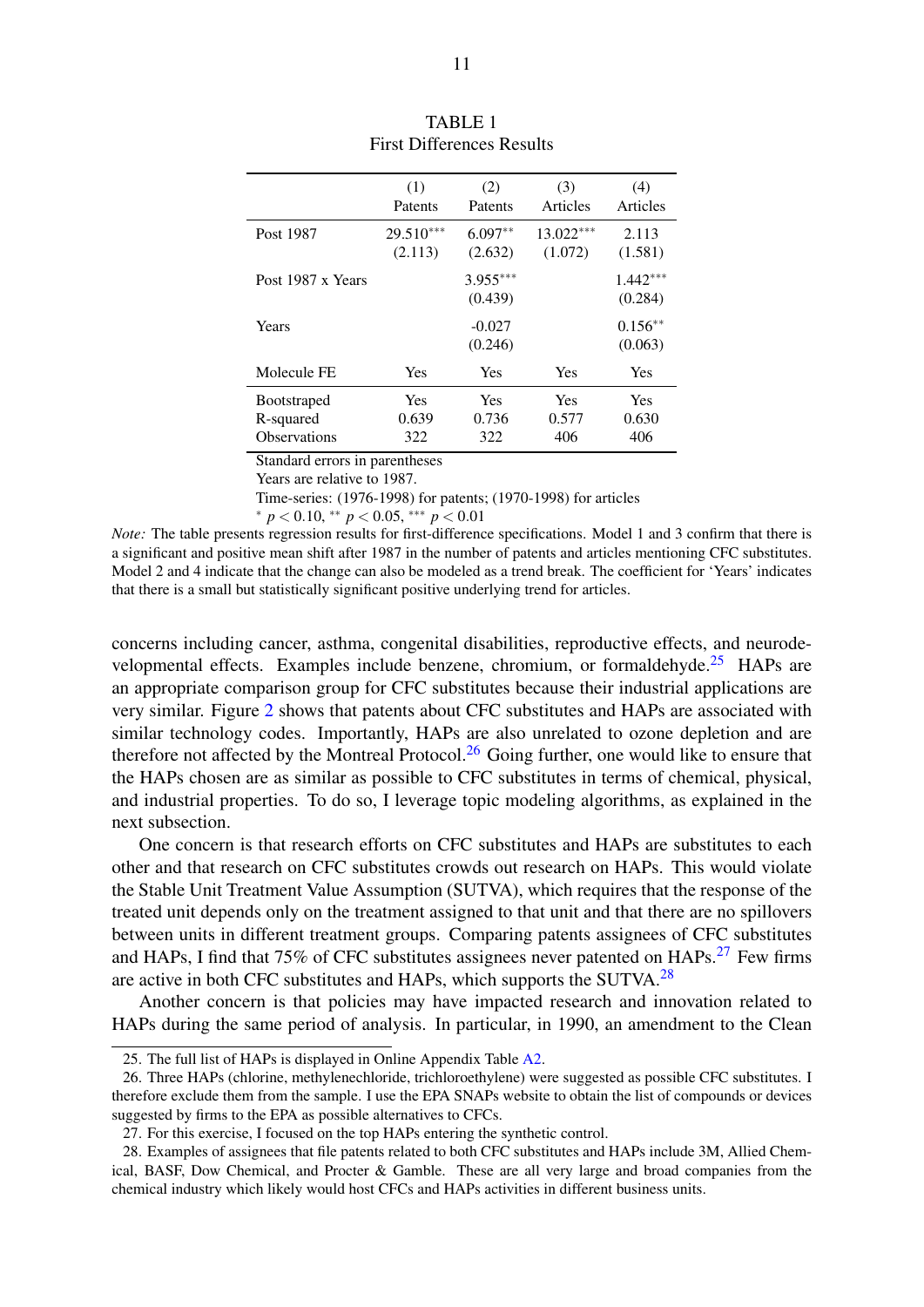<span id="page-13-0"></span>

#### Patent IPC Codes: CFC substitutes vs. HAPs

*Note:* The figure shows that patents mentioning CFC substitutes and HAPs fall into similar patent codes. HAPs are a group of 171 molecules that have no relationship to ozone and that are used for diverse industrial applications. The figure confirms that the two groups of molecules present remarkable similarities, which motivates the use of HAPs as control molecules to estimate the causal effect of the post-Montreal regime. The patent codes are from the international patent classification (IPC).

Air Act required the EPA to promulgate regulations establishing emission standards for large sources of HAPs. However, the EPA published the initial promulgation schedule in 1993 only, and so, in practice, HAPs are not impacted by this policy change until later in the period that I consider.[29](#page-2-0) I nonetheless take a conservative approach and limit my analysis to the time-period until 1992 for patents and 1995 for articles. The additional three-year period for articles is to account for further delays between submission and publication of scientific articles.<sup>[30](#page-2-0)</sup>

## 4.3 Topic Modeling

I use a Latent Dirichlet Allocation (LDA) algorithm to model which *topics* are present in the documents (Blei [2012;](#page-32-13) Blei and Lafferty [2009\)](#page-32-14). In this context, a topic means a distribution over words, and a document a distribution over topics. The *number* of topics is a parameter chosen by the experimenter. I run several LDA models, each with a different number of topics, and compute their coherence score (Röder, Both, and Hinneburg  $2015$ ).<sup>[31](#page-2-0)</sup> For each corpus, I choose the lowest number of topics that offers the highest coherence score, which is 20 for patents and 15 for articles.<sup>[32](#page-2-0)</sup>

I use the trained topic models to generate document-level variables called topic proportions.

<sup>29.</sup> The EPA published the initial list of "source categories" in 1992 (i.e. the list of industries and production processes targeted by the regulations), and in 1993, the promulgation schedule specified by which year sectors were expected to comply with the emission standards for each category or subcategory of major sources and area sources of HAPs. This was known as the National Emission Standards for Hazardous Air Pollutant (NESHAP), and most sectors were asked to comply by 1997 or 2000.

<sup>30.</sup> This problem does not arise for patents since the data provides the *application* date of patents.

<sup>31.</sup> Online Appendix Figure [B2](#page-23-0) shows that coherence increases with the number of topics up to a certain point. 32. I train the algorithm, not on the entire corpus, but on the subset of documents that contain at least one mention of a molecule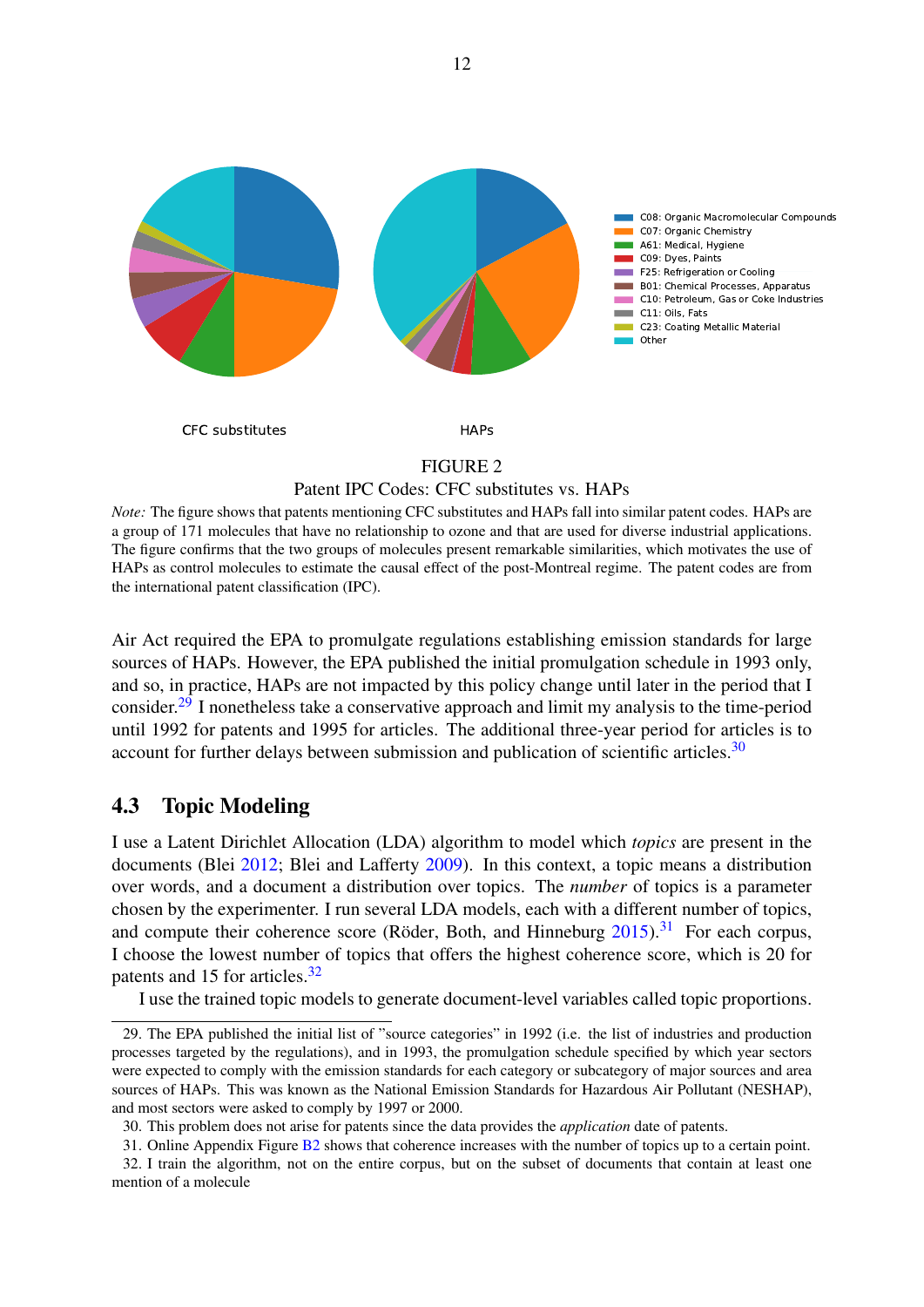These variables take values between 0 and 1 and indicate to what extent a topic is present in a document. Said differently, the model uses the words appearing in a document to infer the proportion of each topic in that document. I aggregate topic proportions at the molecule level by calculating weighted means where the weights are proportional to the number of times a document mentions a molecule.[33](#page-2-0)

The molecule-level topic proportions describe quantitatively what the documents with molecule *i* talk about. They help describe and measure the molecule's chemical and industrial characteristics. Figure [3](#page-15-0) displays a series of scatterplots illustrating the variation in topic proportions across molecules. Some HAPs have values of topic proportions that stand out as outliers, indicating that they present semantic contexts that are very different from those of CFC substitutes. This, in essence, illustrates why topic proportions are useful: they allow us to control for differences across molecules.

Online Appendix Tables [B1](#page-2-0) and [B2](#page-2-0) provide the full list of words the topics contain. The documents are highly technical, and topics can be challenging to interpret. For example, for patents, the most likely word in Topic 1 is "polymer" (with probability 0.61). Then come "catalyst" and "carbon." A trained chemist may suggest labeling Topic 1 "Catalysts on polymer substrates."[34](#page-2-0)

<sup>33.</sup> Online Appendix Figure [B1](#page-21-0) summarizes these steps.

<sup>34.</sup> Catalysts are molecules (typically "metals", word 7 in topic 1) used to start and maintain chemical reactions. They are often made more effective by being "attached" to a polymer substrate. Hence, the production of such catalysts often involves a "polymerization" process (word 6 in topic 1) where free "radicals" (word 13 in topic 1) ensure the addition of new monomers to the polymer chain.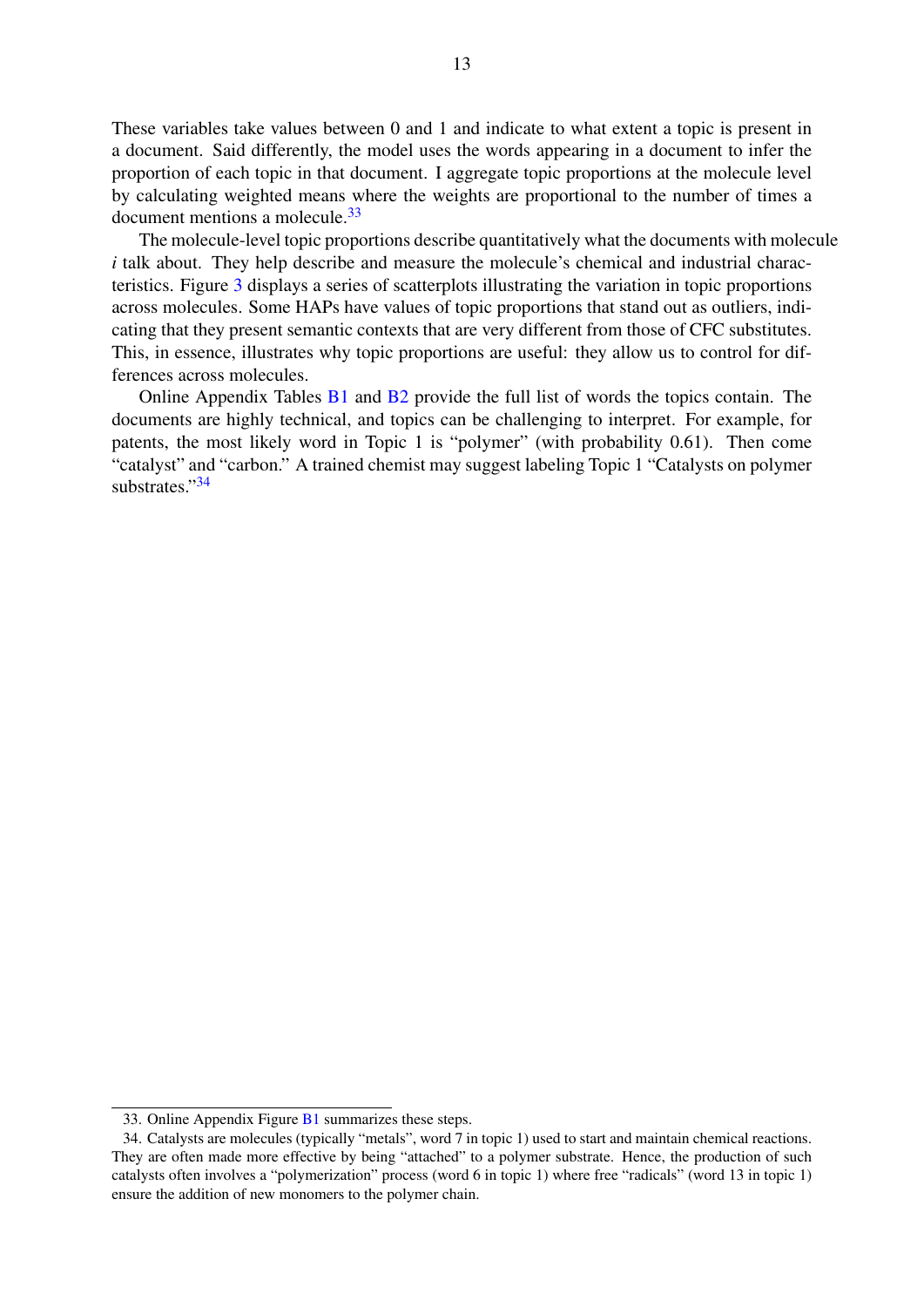<span id="page-15-0"></span>

Topics Proportions and Counts for Selected Topics.

*Note:* Topic modeling allows to measure the proportions of different topics in documents. Topic proportions are then averaged over all documents mentioning a given molecule (across all years in the sample). The x-axis on the figure above plots the average topic proportion for a given molecule. The y-axis shows the average number of documents mentioning a given molecule. The graphs highlight that CFC substitutes and HAPs don't always have comparable topic proportions indicating that their semantic contexts can very different. Using topic proportions in the DiD and synthetic control methods therefore provides a way of controlling for variation in how different molecules are mentioned in the text of documents.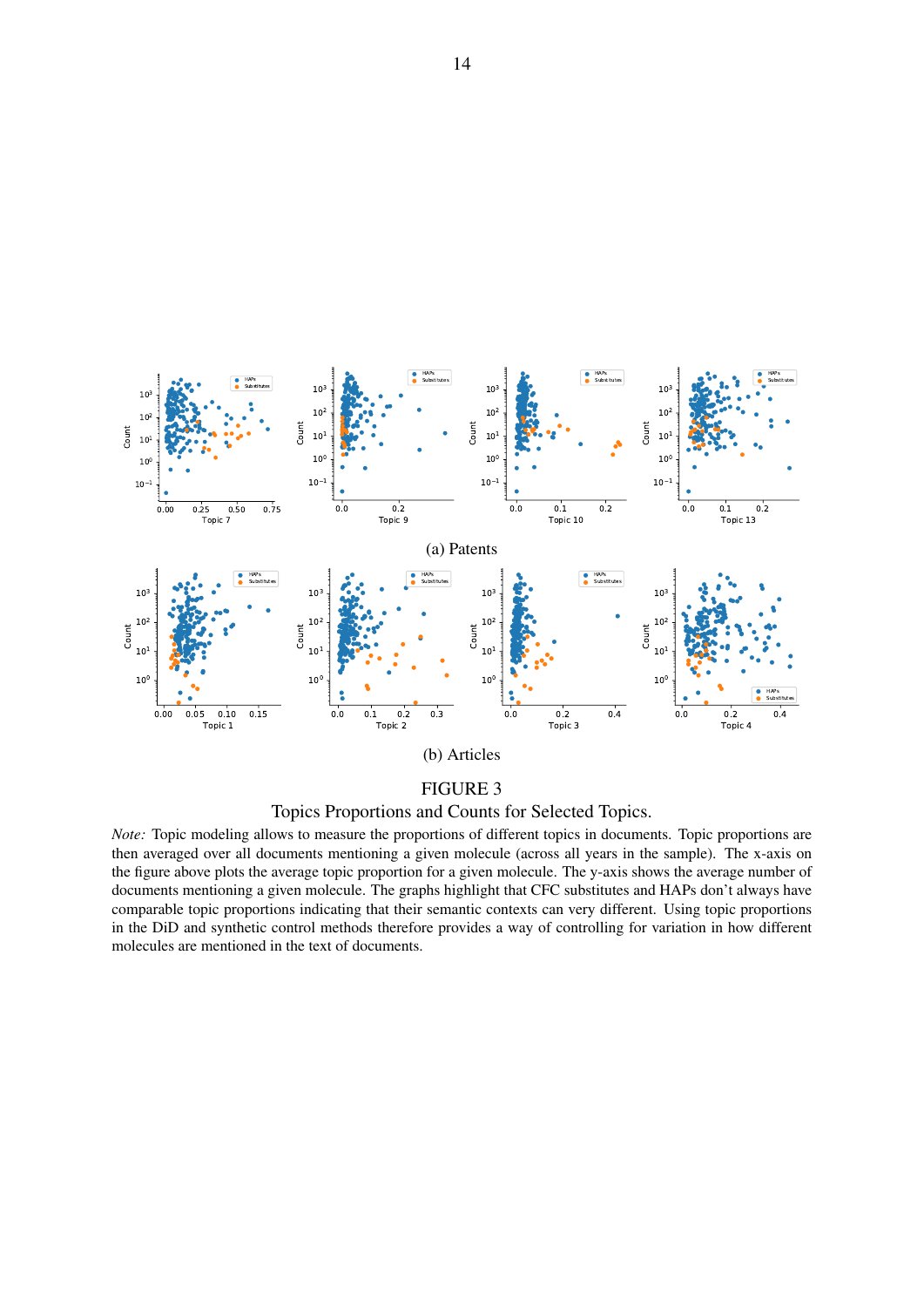<span id="page-16-1"></span>

Pre-Trends in Counts of Documents Mentioning CFC Substitutes and HAPs *Note:* The graphs display the pre-trends for the treated group (CFC substitutes) and the control group constructed using a subset of the HAP molecules that have counts and pre-trends closest to the average CFC substitutes.

## <span id="page-16-0"></span>5 RESULTS

#### 5.1 Difference-in-Differences

HAPs are related to industrial activities similar to those of CFC substitutes, but some are more similar to CFC substitutes than others. In particular, some have much higher counts than the average CFC substitute. $35$  In what follows, I exclude from the control group HAPs that have average pre-period counts larger than ten times that of the average CFC substitute. I then rank the remaining HAPs according to how close their pre-trend is to that of the average CFC substitute. The control group is constructed such that it contains the 28 HAPs with the closest slope. I choose the number of HAPs to be *28* so that the control group has twice as many units as the treated group. Figure [4](#page-16-1) shows that pre-trends for the treated and control groups are parallel.

I estimate the following two DiD models: a mean shift specification (Equation [3\)](#page-16-2) and a trend-break specification (Equation [4\)](#page-16-3):

<span id="page-16-2"></span>
$$
Count_{mt} = \alpha + \beta_0 \cdot D_m \cdot Post_t + \lambda_t + \lambda_m + \gamma_t \cdot X_{mt} + \varepsilon_{mt}
$$
\n(3)

<span id="page-16-3"></span>Count<sub>mt</sub> = 
$$
\alpha + \beta_1 \cdot Years \cdot Post_t \cdot D_m + \beta_2 \cdot Years \cdot Post_t + \beta_3 \cdot Years + \lambda_t + \lambda_m + \gamma_t \cdot X_{mt} + \varepsilon_{mt}
$$
 (4)

*Count<sub>mt</sub>* stands for the number of documents mentioning molecule *m* in year *t*; *Post<sub>t</sub>* equals one when  $t > 1987$ ;  $D_m$  equals one if the molecule belongs to the treated group; *Years* is a continuous variable indicating the number of years relative to 1987;  $\lambda_m$  are molecule fixed effects;  $\lambda_t$  are year fixed effects;  $X_{mt}$  is a vector of topic proportions.  $\beta_0$  identifies the DiD estimate. The primary hypothesis is that  $\beta_0$  and  $\beta_1$  are positive. Furthermore, Online Appendix Table [C1](#page-2-0) displays balance tables for topic proportions and highlights that, for most topics, proportions are significantly different across the two groups. They may, therefore, capture relevant variation.

<sup>35.</sup> See Online Appendix Figure [C3](#page-2-0) and [C4](#page-2-0) for details.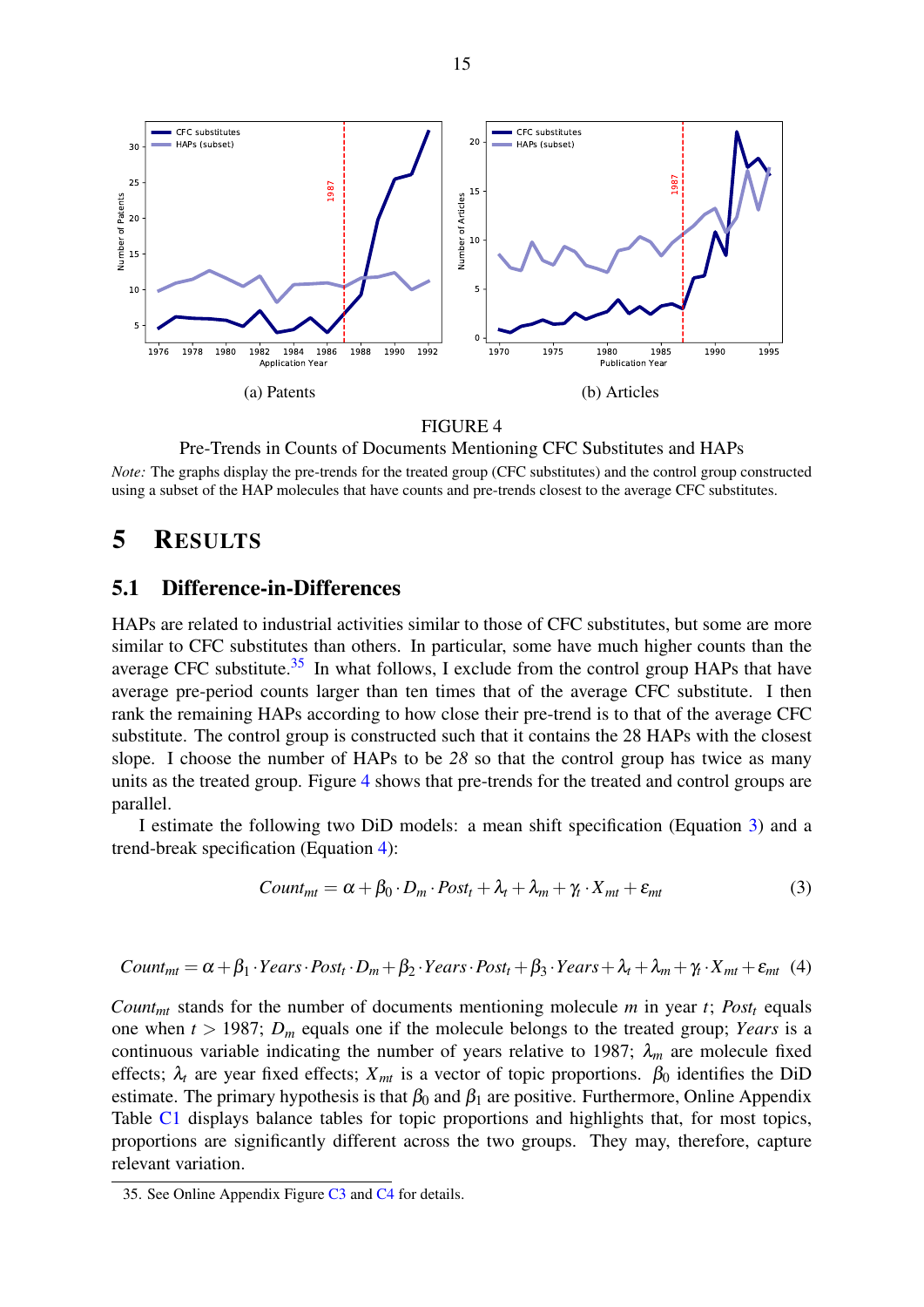<span id="page-17-0"></span>

|                                                 | (1)<br>Patents         | (2)<br>Patents         | (3)<br>Patents        | (4)<br>Patents        | (5)<br>Articles       | (6)<br>Articles        | (7)<br>Articles       | (8)<br>Articles       |
|-------------------------------------------------|------------------------|------------------------|-----------------------|-----------------------|-----------------------|------------------------|-----------------------|-----------------------|
| Post 1987 x Substitutes                         | $16.543***$<br>(1.740) | $21.124***$<br>(2.056) | 0.455<br>(2.681)      | 3.443<br>(2.494)      | $7.581***$<br>(1.118) | $12.634***$<br>(1.689) | $-0.273$<br>(1.625)   | 1.437<br>(2.485)      |
| Post 1987 x Substitutes x Years                 |                        |                        | $5.235***$<br>(1.005) | $5.773***$<br>(0.825) |                       |                        | $1.825***$<br>(0.379) | $2.057***$<br>(0.500) |
| Substitutes x Years                             |                        |                        | 0.045<br>(0.117)      | $-0.004$<br>(0.133)   |                       |                        | $-0.027$<br>(0.078)   | 0.109<br>(0.159)      |
| Years                                           |                        |                        | $-0.073$<br>(0.063)   | $-0.086$<br>(0.066)   |                       |                        | $0.183***$<br>(0.029) | $0.212***$<br>(0.042) |
| Post 1987                                       |                        |                        | 1.182*<br>(0.647)     | 1.205<br>(0.760)      |                       |                        | $0.968**$<br>(0.449)  | $0.913*$<br>(0.515)   |
| Year FE                                         | Yes                    | Yes                    | No                    | No                    | Yes                   | Yes                    | No                    | No                    |
| Molecule FE                                     | Yes                    | Yes                    | Yes                   | Yes                   | Yes                   | Yes                    | Yes                   | Yes                   |
| Topics (weighted)                               | No                     | Yes                    | No                    | Yes                   | No                    | Yes                    | No                    | Yes                   |
| Bootstraped<br>R-squared<br><b>Observations</b> | Yes<br>0.841<br>714    | Yes<br>0.859<br>595    | Yes<br>0.854<br>714   | Yes<br>0.875<br>595   | Yes<br>0.634<br>1092  | Yes<br>0.640<br>846    | Yes<br>0.634<br>1092  | Yes<br>0.638<br>846   |

TABLE 2 Difference-in-Differences Results

Standard errors in parentheses

Years are relative to 1987.

Time-series: (1976-1992) for patents; (1970-1995) for articles <sup>∗</sup> *p* < 0.10, ∗∗ *p* < 0.05, ∗∗∗ *p* < 0.01

*\**  $p < 0.10$ , \*\*  $p < 0.05$ , \*\*\*  $p < 0.01$ <br>*Note:* The table presents regression results for difference-in-difference specifications. Model 1 and 5 confirm that there is a significant and positive increase after 1987 in the number of patents and articles mentioning CFC substitutes compared to the control group.

The dependent variable is best suited to be modeled as count data using a Zero-Inflated Negative Binomial model.<sup>[36](#page-2-0)</sup> Since results do not differ much from the simpler specification with counts in levels, I report the latter as the main specification for ease of interpretation and provide results with a Zero-Inflated Negative Binomial model as robustness checks in Online Appendix Table [C3.](#page-2-0)

Table [2](#page-17-0) displays the main results. Model 1 and 5 correspond to the differences-in-differences specification without any controls. The binary variable "Post 1987 x Substitutes" equals 1 for observations belonging to CFC substitutes after 1987. Model 2 and 6 control for topic proportions and is the preferred specification. The coefficient is large and statistically significant for patents: it corresponds to an additional 21 patents on average per year per substitute from 1988 to 1992. Since there are 14 CFC substitutes in the sample, this implies 294 additional patents a year for CFC substitutes in aggregate. It is equivalent to almost a 400% increase relative to the pre-period mean number of patents (which equals 5.4).

The coefficient for articles is also large and significant: it corresponds to an additional 13 articles on average per year per substitute from 1988 to 1995. Since there are 14 CFC substitutes in the sample, this implies 182 additional patents a year for CFC substitutes in aggregate. It is equivalent to a 576% increase relative to the pre-period mean number of patents (which equals 2.19). Model 3, 4, 7, and 8 present trend-break specifications and confirm that the data can be modeled as a trend break too. The number of patents mentioning CFC substitutes increases with the years after 1987 by 5.8 patents more than the control group. Similarly, the number of articles mentioning CFC substitutes increases with the years after 1987 by two articles more

<sup>36.</sup> A Zero-Inflated Negative Binomial model is more appropriate than Poisson here because the data is zeroinflated and over-dispersed (as can be seen in Online Appendix Figure [C7\)](#page-2-0).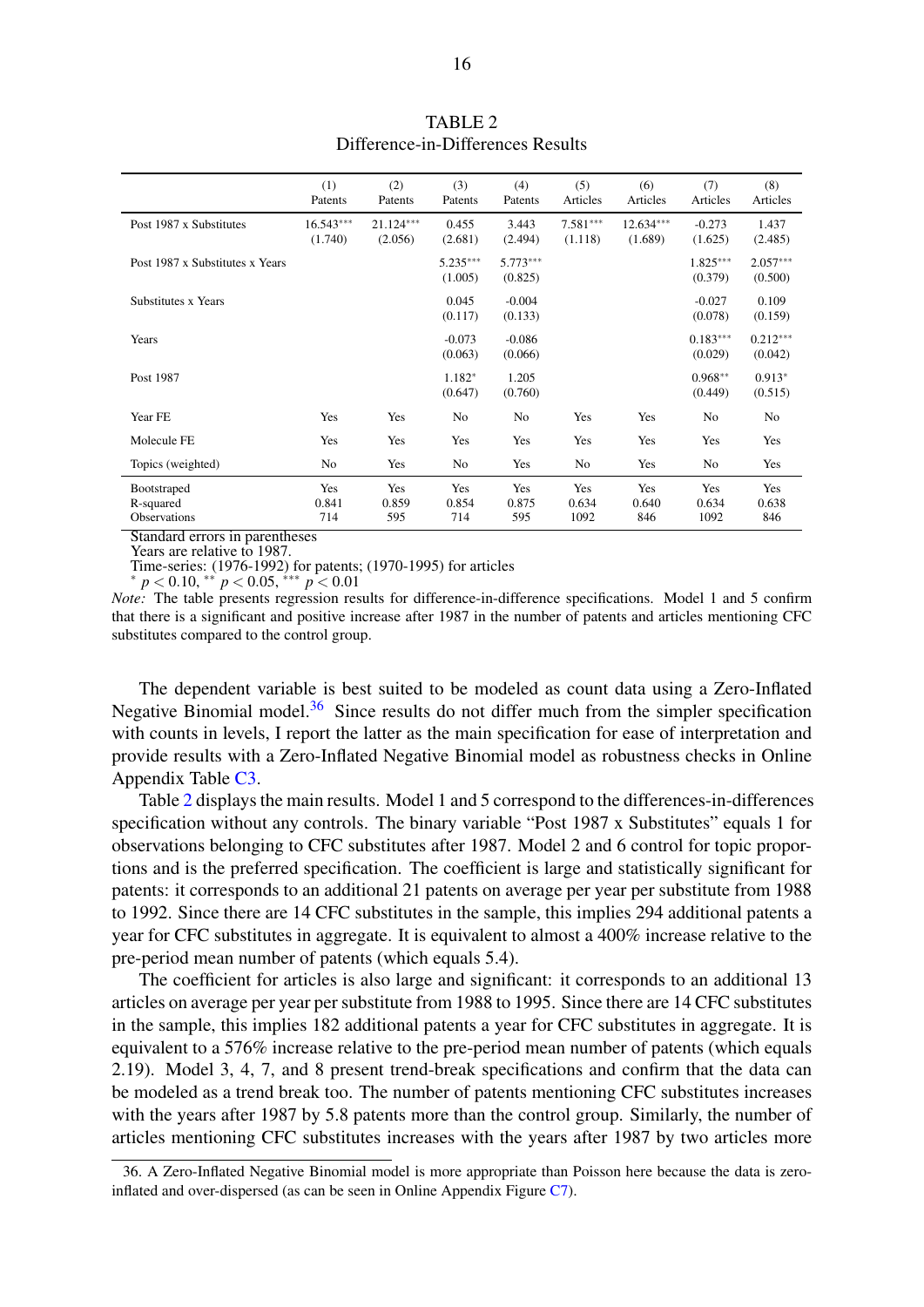<span id="page-18-0"></span>

Difference-in-Differences Treatment Effects by Year Controlling for Topic Proportions *Note:* For patents, the treatment effect is statistically significant, starting in 1989 and keeps increasing with time. For articles, the treatment effect is significantly different from zero from 1990 onwards.

than the control group.

Figure [5](#page-18-0) displays the year-by-year coefficients corresponding to Model 2. We note that, for patents, the treatment effect is statistically significant, starting in 1989 and keeps increasing with time. We should expect a delay between the moment firms and inventors decide to redirect their efforts towards CFC substitutes and the moment when they are ready to apply for a patent. However, the time required to obtain any technology worth patenting can vary broadly from technology to technology, even within the same technological field. We can expect some patents to be "low-hanging fruits," i.e., inventions requiring just a few months of R&D work before applying for a patent. Hence, it is not surprising to observe a significant treatment effect as early as two years after Montreal. Others have documented similarly fast treatment effects. In the context of energy patenting, Popp [\(2002\)](#page-33-0) estimates that the mean lag between a change in energy prices and patenting on energy-saving technologies occurs in 3.71 years.

For articles, the treatment effect is significantly different from zero from 1990 onwards (see Panel b in Figure [5\)](#page-18-0). Since the data only contains the publication date of articles (as opposed to submission date), the lag between treatment and its effect also accounts for processing and reviewing time at academic journals which, in chemistry and engineering, takes around nine months on average (Björk and Solomon [2013\)](#page-32-15).

Using HAPs to construct a counterfactual, the treatment effect captures the overall impact of the protocol's signature, the country-by-country ratifications,<sup>[37](#page-2-0)</sup> and the amendments to the protocol that happened in 1990 and 1992 (in London and Copenhagen, respectively). It also includes, therefore, the implementation of these international treaties into domestic regulations. In the US, this was done through the Clean Air Act amendment of 1990. The counterfactual represents a world without any of those interventions, that is, a world with limited unilateral actions. The inherent challenges of any global public good problem provide a good case for arguing this is an appropriate counterfactual. The absence of costly unilateral actions before 1987 is further testimony to those challenges.  $38$ 

<sup>37.</sup> The USA ratified in April 1988; European countries in December 1988.

<sup>38.</sup> The aerosol bans in the 70s and 80s were not costly because physical and chemical substitutes existed; for example, roll-on deodorants instead of spray deodorants.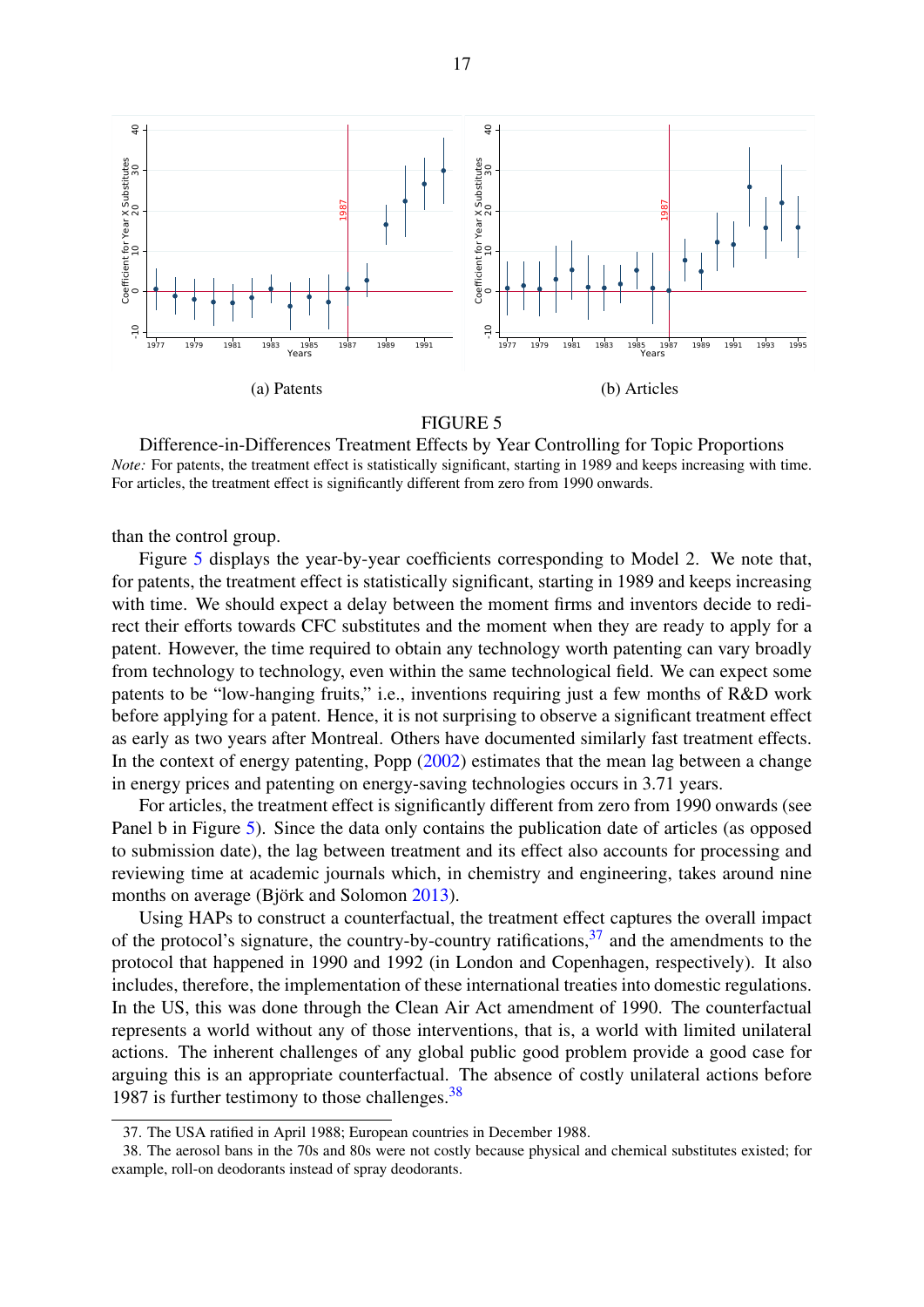<span id="page-19-1"></span>

|                                          | (1)<br>Count         | (2)<br>Count          | (3)<br>Cit             | (4)<br>Occ           | (5)<br>Cit-Occ         |  |  |
|------------------------------------------|----------------------|-----------------------|------------------------|----------------------|------------------------|--|--|
| Post 1987 x Substitutes                  | 21.124***<br>(2.056) | 12.999***<br>(1.706)  | 29.849***<br>(3.376)   | 33.454***<br>(3.786) | 44.910***<br>(6.697)   |  |  |
| Count (lag 1)                            |                      | $0.385***$<br>(0.074) |                        |                      |                        |  |  |
| Count (lag 2)                            |                      | $0.265***$<br>(0.072) |                        |                      |                        |  |  |
| Year FE                                  | Yes                  | Yes                   | Yes                    | Yes                  | Yes                    |  |  |
| Molecule FE                              | Yes                  | Yes                   | Yes                    | Yes                  | Yes                    |  |  |
| Topics (weighted)                        | Yes                  | Yes                   | Yes                    | Yes                  | Yes                    |  |  |
| Bootstraped<br>R-squared<br>Observations | Yes<br>0.859<br>595  | Yes<br>0.897<br>528   | Yes<br>0.784<br>595    | Yes<br>0.702<br>595  | Yes<br>0.664<br>595    |  |  |
| Time span: 1976 to 1992                  |                      |                       |                        |                      |                        |  |  |
| (b) Articles                             |                      |                       |                        |                      |                        |  |  |
|                                          | (1)<br>Count         | (2)<br>Count          | (3)<br>Cit             | (4)<br>Occ           | (5)<br>Cit-Occ         |  |  |
| Post 1987 x Substitutes                  | 12.634***<br>(1.689) | 5.098***<br>(1.250)   | $12.216***$<br>(3.383) | 17.619***<br>(2.708) | $18.110***$<br>(4.430) |  |  |
| Count (lag 1)                            |                      | $0.341***$<br>(0.054) |                        |                      |                        |  |  |
| Count (lag 2)                            |                      | $0.340***$<br>(0.076) |                        |                      |                        |  |  |
| Year FE                                  | Yes                  | Yes                   | Yes                    | Yes                  | Yes                    |  |  |
| Molecule FE                              | Yes                  | Yes                   | Yes                    | Yes                  | Yes                    |  |  |
| Topics (weighted)                        | Yes                  | Yes                   | Yes                    | Yes                  | Yes                    |  |  |
| Bootstraped<br>R-squared<br>Observations | Yes<br>0.640<br>846  | Yes<br>0.751<br>790   | Yes<br>0.342<br>846    | Yes<br>0.490<br>846  | Yes<br>0.373<br>846    |  |  |

(a) Patents

Time span: 1970 to 1995

*Note:* The tables present regression results for robustness checks using different outcome variables. Column 1 and 2 use counts as in Table [2;](#page-17-0) column 3 uses citation-weighted counts; column 4 uses occurrences-weighted counts, and column 5 uses counts weighted by both citation and occurrences.

## <span id="page-19-0"></span>5.2 Robustness Checks

I run additional DiD specifications controlling for lags of counts. A typical model of science and innovation is one with positive knowledge externalities: patents or articles lead to more patents and articles as scientists and inventors build on previous work. Controlling for lagged count allows capturing such a cumulative mechanism. Model 2 in Table [3](#page-19-1) confirms that the treatment variable remains statistically significant in both patents and articles. Model 3 shows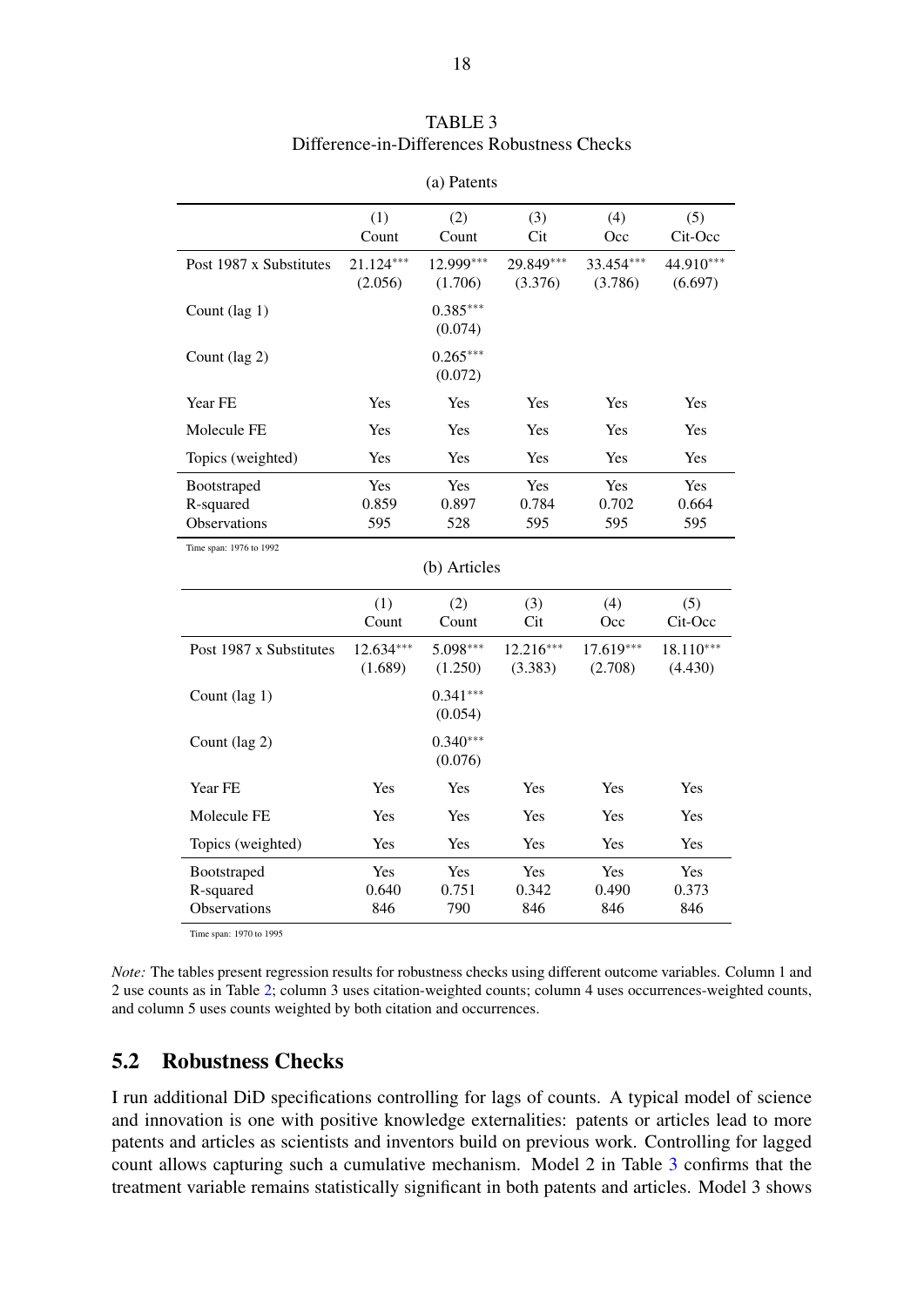that results are robust to considering, as an alternative outcome variable, counts weighted by the number of forward citations each document receives. Citations can be interpreted as the publication's degree of influence (or "quality"). Panel a and c in Online Appendix Figure [C5](#page-2-0) show that pre-trends in citation weighted counts look similar across CFC substitutes and HAPs for both patents and articles.

Similarly, Model 4 shows that the results are robust to considering patent and article counts weighted by the number of times the molecule appeared in each document (molecule "occurrence"). Panel b and d in Online Appendix Figure [C5](#page-2-0) show that pre-trends in occurrenceweighted counts look similar across CFC substitutes and HAPs in patents. For articles, a small pre-trend indicates that when articles contain the name of CFC substitutes, they tend to mention these substitutes more often over the years. I provide more details about trends in counts for different thresholds of occurrences in Online Appendix Figure [C6.](#page-2-0)

#### 5.3 Synthetic Control Method

The DiD strategy implemented above assumes that the counts of patents and articles for each molecule are independent. However, molecules are often mentioned together in the same documents: in fact,  $40\%$  of patents mention more than one molecule.<sup>[39](#page-2-0)</sup> Instead of considering molecules as separate units of observations, an alternative strategy is to bunch them together and count the number of documents mentioning any of the 14 CFC substitutes. This strategy is equivalent to considering the 14 molecules as one treated unit, which I refer to as the "aggregate CFC substitute". To illustrate, Figure [6](#page-21-0) plots both the number of patents mentioning each CFC substitute, as well as the number of patents mentioning any of the 14 CFC substitutes, i.e., the "aggregate CFC substitute".

I obtain an estimate of the treatment effect on the "aggregate CFC substitute" by implementing a synthetic control method (SCM). This allows me to construct a counterfactual molecule that mimics the evolution of CFC substitutes in aggregate. The synthetic control method emerged as a way to evaluate the effects of interventions that affect aggregate quantities (Abadie, Diamond, and Hainmueller [2010,](#page-31-12) [2015;](#page-31-13) Abadie and Gardeazabal [2003;](#page-31-14) Athey and Imbens [2017\)](#page-31-15). Many interventions are implemented at an aggregate level and impact a small number of large entities, such as cities, school districts, or states. I enlarge the application of SCM to a new kind of aggregate entity: field of scientific and engineering inquiry.

The synthetic control method consists of using a weighted average of a set of control units with the weights chosen so that the weighted average is similar to the treated unit in the pre-treatment years along some selected covariates and the outcome variable.<sup>[40](#page-2-0)</sup> The outcome variable here is the number of patents (or articles) that mention any of the 14 molecules. The synthetic control is constructed by fitting the values of pre-treatment counts and topic proportions. The treatment year is the first year in which the treatment becomes active: this is defined as 1988 since Montreal was agreed in 1987. To be conservative, I use data only up to 1985 to fit the synthetic control. Topic proportions are averaged over the entire pre-1985 period, while the outcome, count, is not.<sup>[41](#page-2-0)</sup>

As explained by Abadie, Diamond, and Hainmueller [\(2015\)](#page-31-13), reducing the size of the donor pool can limit the risk of over-fitting and interpolation biases. Following their advice, I use

<sup>39.</sup> Out of 3270 patents mentioning CFC substitutes, 1234 mention more than one CFC substitutes. The DiD considers 5999 observations when, in reality, there are only 3270. For articles, out of 998, 226 mention more than one CFC substitutes. Hence the DiD considers 1266 observations when, in reality, there are only 998.

<sup>40.</sup> Online Appendix [C](#page-2-0) provides more details on the theoretical foundations for the synthetic control method.

<sup>41.</sup> Online Appendix Table [D3](#page-2-0) displays the value of each variable's contribution to the synthetic control.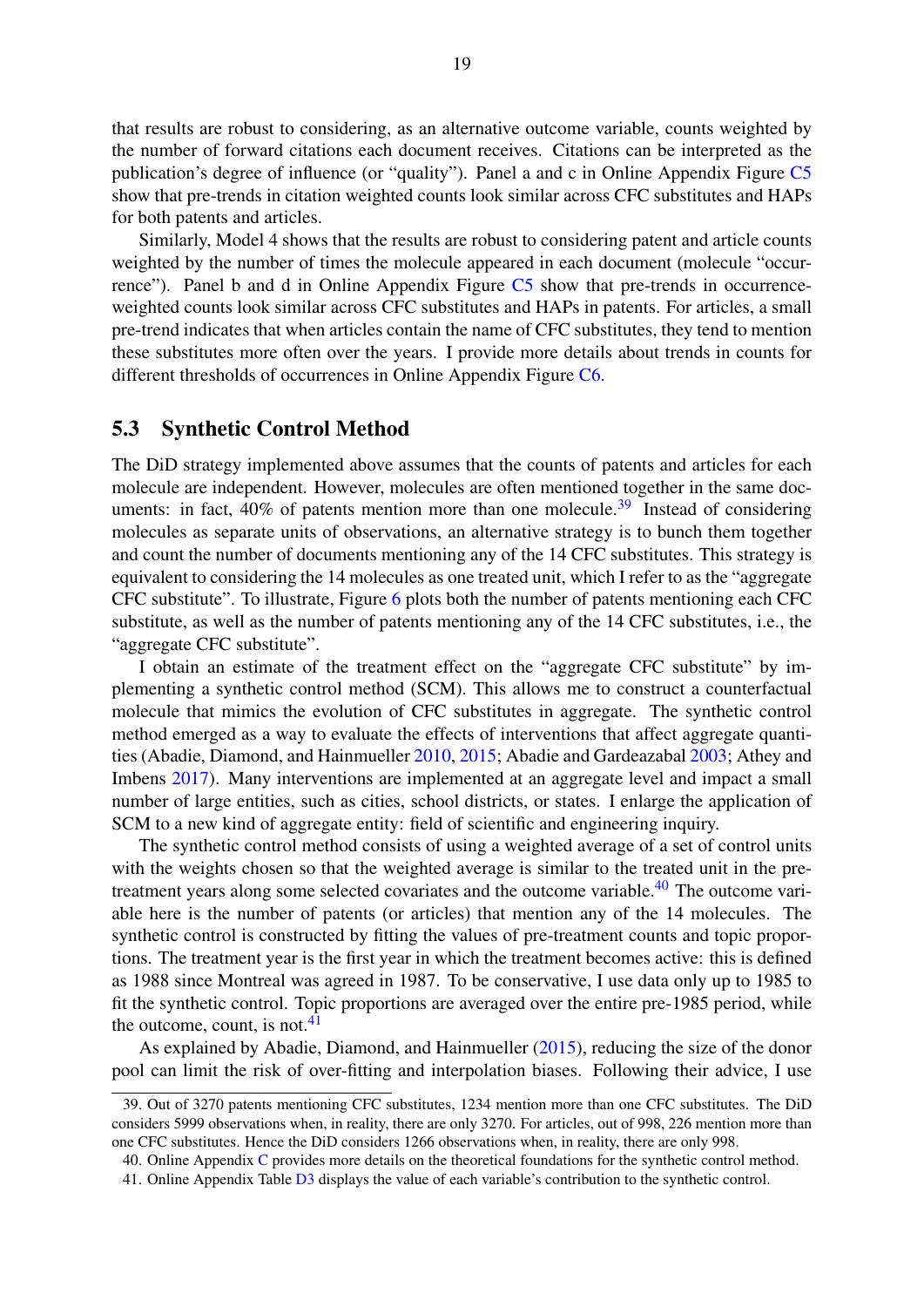<span id="page-21-0"></span>

Patent Counts for Each CFC Substitute and for the "Aggregate" CFC Substitute

*Note:* The graph illustrates the difference between considering the 14 separately or together combined as one treated molecule. Since the names of different CFC substitutes often appear simultaneously in the same documents, the time series of CFC substitutes are not independent of each other. The thick line labeled "Any CFC substitutes" corresponds to the number of patents mentioning any of the 14 CFC substitutes. It is equivalent to considering the 14 compounds as one and only one molecule. I implement the synthetic control method on this "aggregated CFC substitute." Online Appendix Figure [D1](#page-2-0) displays a similar graph for articles.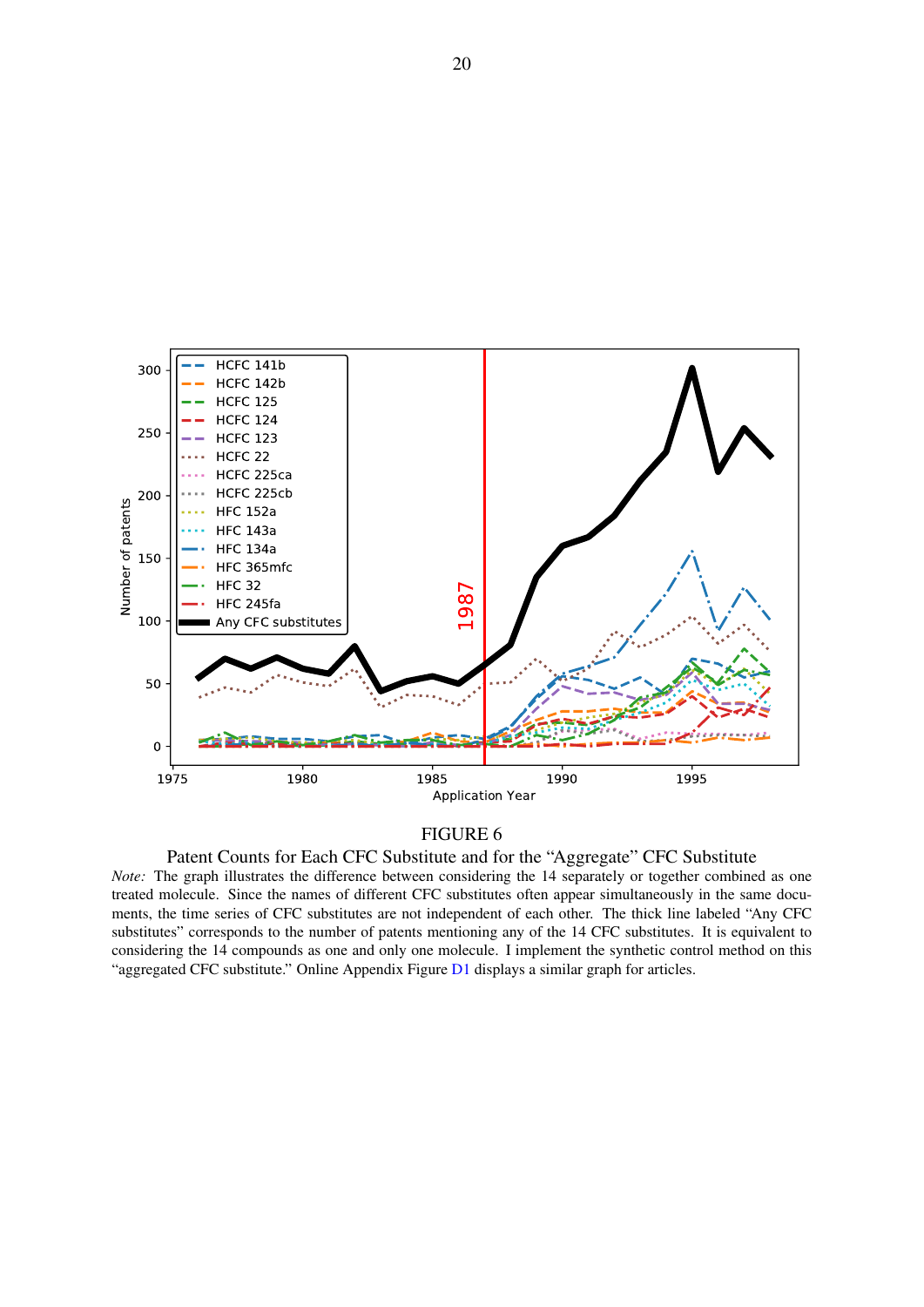a smaller donor pool containing only the thirty HAPs closest to the treated unit in terms of counts.<sup>[42](#page-2-0)</sup> For inference, I follow the non-parametric approach method suggested by Abadie, Diamond, and Hainmueller [\(2010\)](#page-31-12) and Abadie, Diamond, and Hainmueller [\(2015\)](#page-31-13). The approach is akin to implementing placebo tests wherein each unit in the control group is assumed to have received the treatment in the year 1987. The "true" treatment effect can then be compared to the distribution of placebo treatment effects. A p-value is calculated as the fraction of placebo effects that are greater than or equal to the effect estimated for the "true" treated unit. As suggested by Abadie, Diamond, and Hainmueller [\(2010\)](#page-31-12), I compute the ratios of post-RMSPE over pre-RMSPE and examine where the treated unit lies in the distribution of those ratios.[43](#page-2-0)

Figure [7](#page-23-0) graphically displays the results of the synthetic control method for CFC substitutes. The graphs on the left-hand side represent the raw effect, which is the observed time series of the treated group along with the time series of the constructed synthetic control. Graphs on the right-hand side show the placebo tests to evaluate the significance of the results; the black lines represent the effect on the treated group relative to the control group, while each gray line is a placebo test performed on a unit drawn from the donor pool. The treatment effect on CFC substitutes appears significant for both patents and articles. We note that the black line rises above most other lines, after 1989. This indicates that, as in the DiD, the treatment effect is statistically significant, starting in 1989. For articles, the treatment effect is statistically significant, starting in 1992.

Graphically, the treatment effect corresponds to the area between the two curves on the lefthand side graphs. Numerically, it corresponds to 84 (resp. 49) additional patents (resp. articles) per year on average between 1988 and 1992 (resp. 1995). This roughly corresponds to 135% and 177% increases in patents and articles. To examine more closely the constructed control unit, I collect information about the top HAPs that enter its composition (see Online Appendix Table  $D2$ ). We note that the synthetic control picked up HAPs that have broad industrial applications (not unlike CFC substitutes). In particular, we find industrial applications similar to CFC substitutes (e.g., coatings or solvents).

## <span id="page-22-0"></span>6 MECHANISMS

This section provides more descriptive details about the increase in research and innovation fostered by Montreal. First, examining countries of assignees, I find that the increase in the number of patents mentioning CFCs applies to all countries and a substantial increase for patents with assignees located in Japan and the  $UK<sup>44</sup>$  $UK<sup>44</sup>$  $UK<sup>44</sup>$ . We note that US-based private sector firms are the entities patenting the vast majority of CFC substitutes, both before and after Montreal. The most frequent IPC codes associated with patents mentioning CFC substitutes before 1987 are also some of the most frequent after 1987. At the same time, many codes with low or no frequency before 1987 become important after 1987. For example, that is the case of code C10M which corresponds to "Lubricating compositions; Use of chemical substances either alone or

<sup>42.</sup> I also check that there is no risk of extrapolation. See Online Appendix Table [D1](#page-2-0)

<sup>43.</sup> The pre-RMSPE measures lack of fit between the path of the outcome variable for any particular unit and its synthetic counterpart: the pre-RMSPE of unit 1 is defined as  $(\frac{1}{T_0}\sum_{i=1}^{T_0}(Y_{1t}-\sum_{j=2}^{J+1}w_j^*Y_{jt}))^{1/2}$  where  $T_0$  is the number of pre-treatment periods. A post-RMSPE can be similarly defined for periods going from  $T_0 + 1$  to the end of time-series available.

<sup>44.</sup> See Online Appendix Table [E5](#page-2-0) and Online Appendix Figure [E1](#page-2-0) and [E2](#page-2-0) for more details.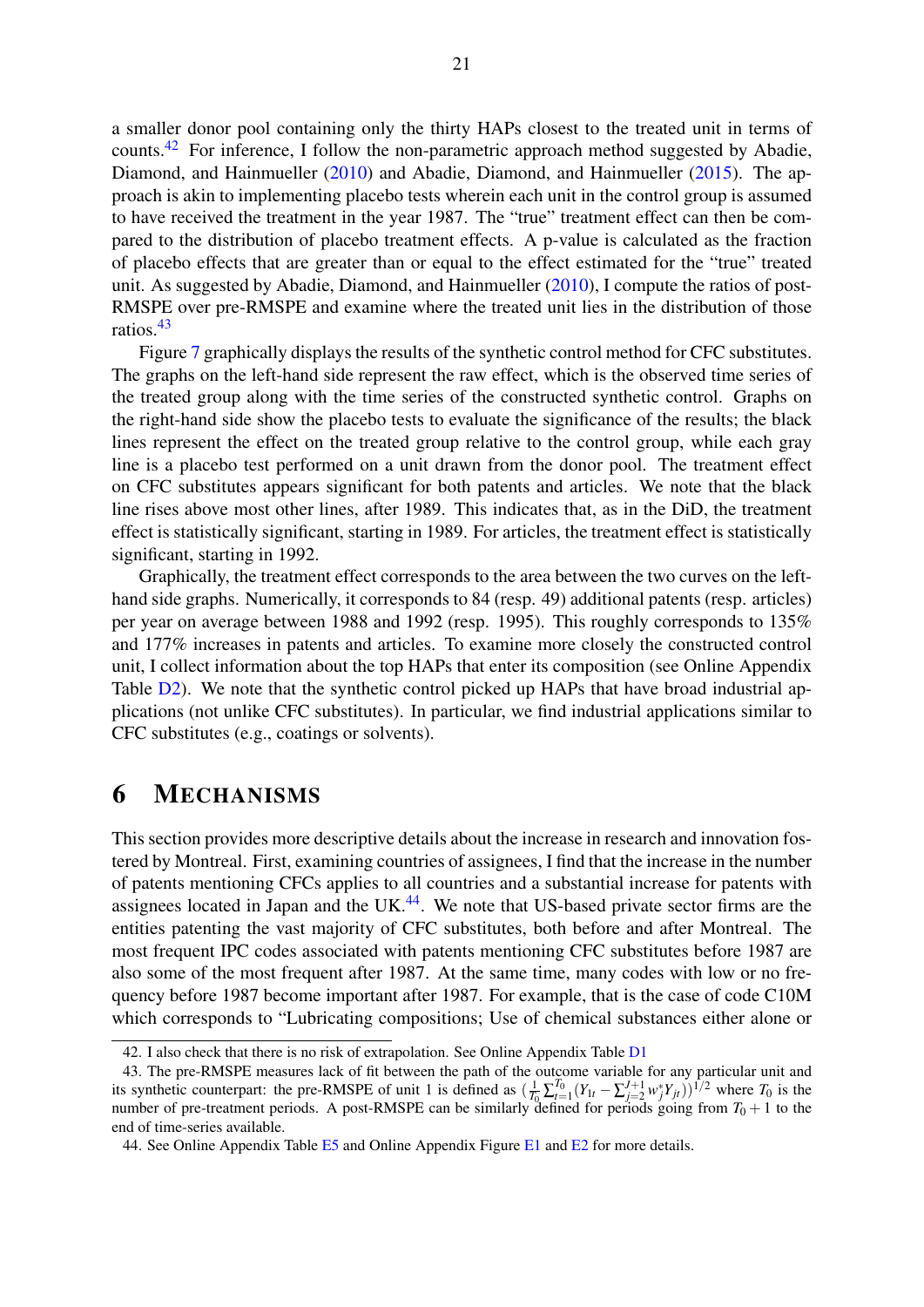<span id="page-23-0"></span>

(a) Patents: Raw Effect (left) and Placebo Tests (right)



(b) Articles: Raw Effect (left) and Placebo Tests (right)

#### Synthetic Control Method Graphs for CFC Substitutes

*Note:* The treatment effect on CFC substitutes appears significant for both patents and articles. We note that the black line rises above most other lines, mostly as of 1989. This indicates that similarly, as in the DiD, the treatment effect is statistically significant, starting in 1989. For articles, the treatment effect is statistically significant, starting in 1992.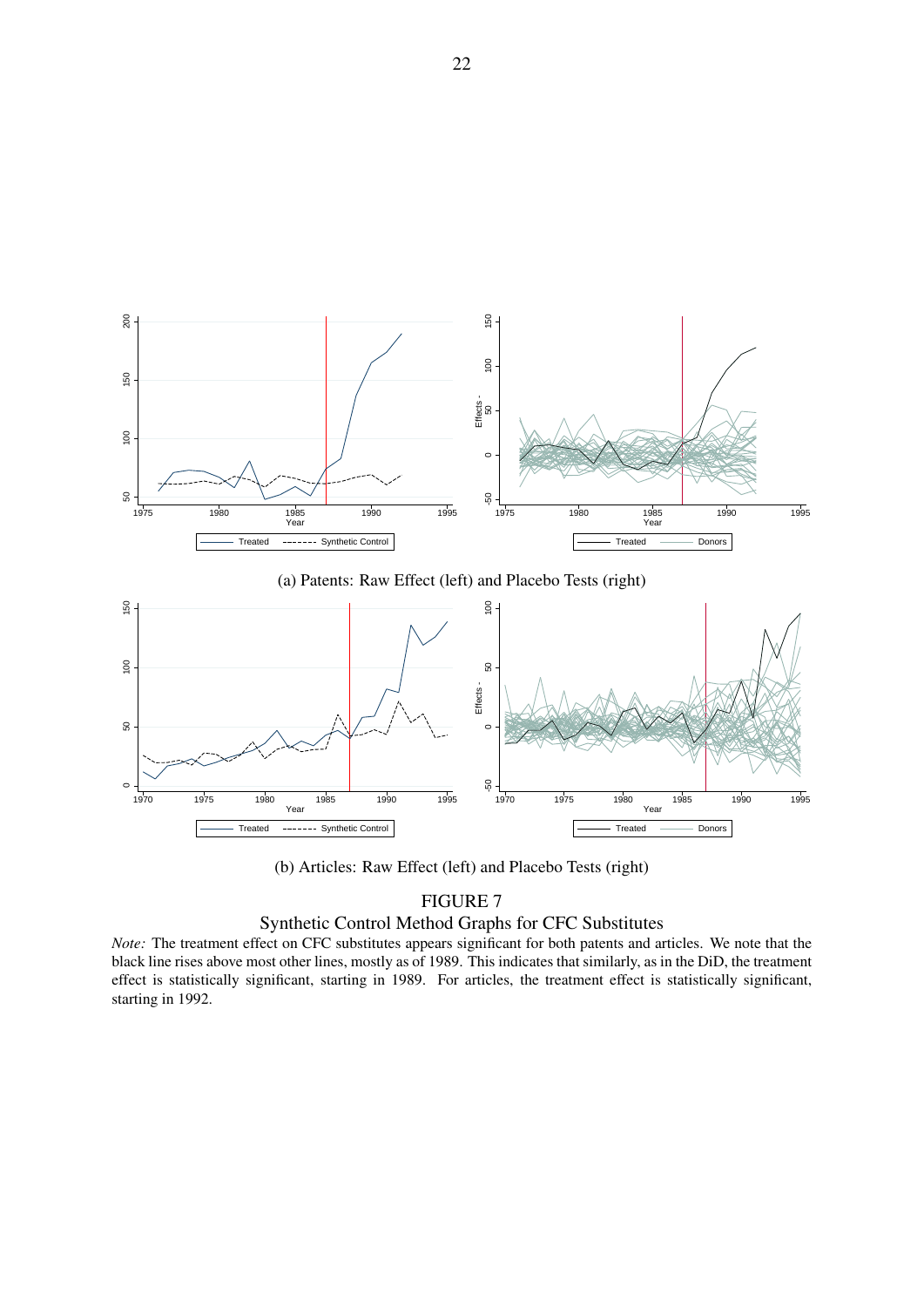<span id="page-24-1"></span>

#### Number of Patent Assignees Over Time

*Note:* Figure [8a](#page-24-1) displays the number of assignees that patent on CFC substitutes or HAPs in any given year. Figure [8b](#page-24-1) displays the number of assignees that are "new" (i.e., they apply for a patent on CFC substitutes or HAPs for the first time). The figure shows that, after 1987, many firms with no prior experience on CFC substitutes begin patenting. The data for HAPs is normalized such that y-axis values are equal to those of CFC substitutes in 1976. To limit noise, the sample used to generate the table contains only documents with at least three occurrences of CFC substitutes.

as lubricating ingredients in a lubricating composition."[45](#page-2-0)

The post-Montreal burst of innovations on CFC substitutes is also not driven by a few firms that would have been historically patenting on CFC substitutes since the 1970s. Figure [8a](#page-24-1) displays the yearly number of unique assignees with patents mentioning CFC substitutes and HAPs. It indicates that the post-Montreal patenting world features many more firms. Figure [8](#page-24-1) displays the yearly number of assignees that are "new," meaning they appear for the first time in the data with a patent mentioning CFC substitutes and HAPs. The figure confirms that, after 1987, many firms with no prior experience on CFC substitutes begin patenting.

## <span id="page-24-0"></span>7 ALTERNATIVE EXPLANATIONS

#### 7.1 Were CFC Substitutes Kept "Secret"?

In this section, I examine whether firms may have initiated the transition to CFC substitutes before the signature of the Montreal Protocol, without patenting but instead keeping their technologies as trade secrets. At the end of the 1970s, a few firms announced R&D investments into CFC substitutes. Although the same firms, soon after, announced the termination of those same R&D programs, it has been suggested that they developed key technologies which they kept secret. Here, I argue that, if that had been the case, we should expect a one-time increase in patent counts in the immediate aftermaths of Montreal.

As explained by Parson [\(2003\)](#page-33-1), trade secrets are difficult to keep when developing CFC substitutes development. The key remaining barriers were to prove suitability for specific ap-

<sup>45.</sup> Other examples include "Macromolecular compounds obtained otherwise than by reactions only involving carbon-to-carbon unsaturated bonds" (C08G), "Cleaning or de-greasing of metallic material by chemical methods other than electrolysis" (C23G), and "Detergent compositions; Use of single substances as detergents; Soap or soap-making; Resin soaps; Recovery of glycerol" (C11D).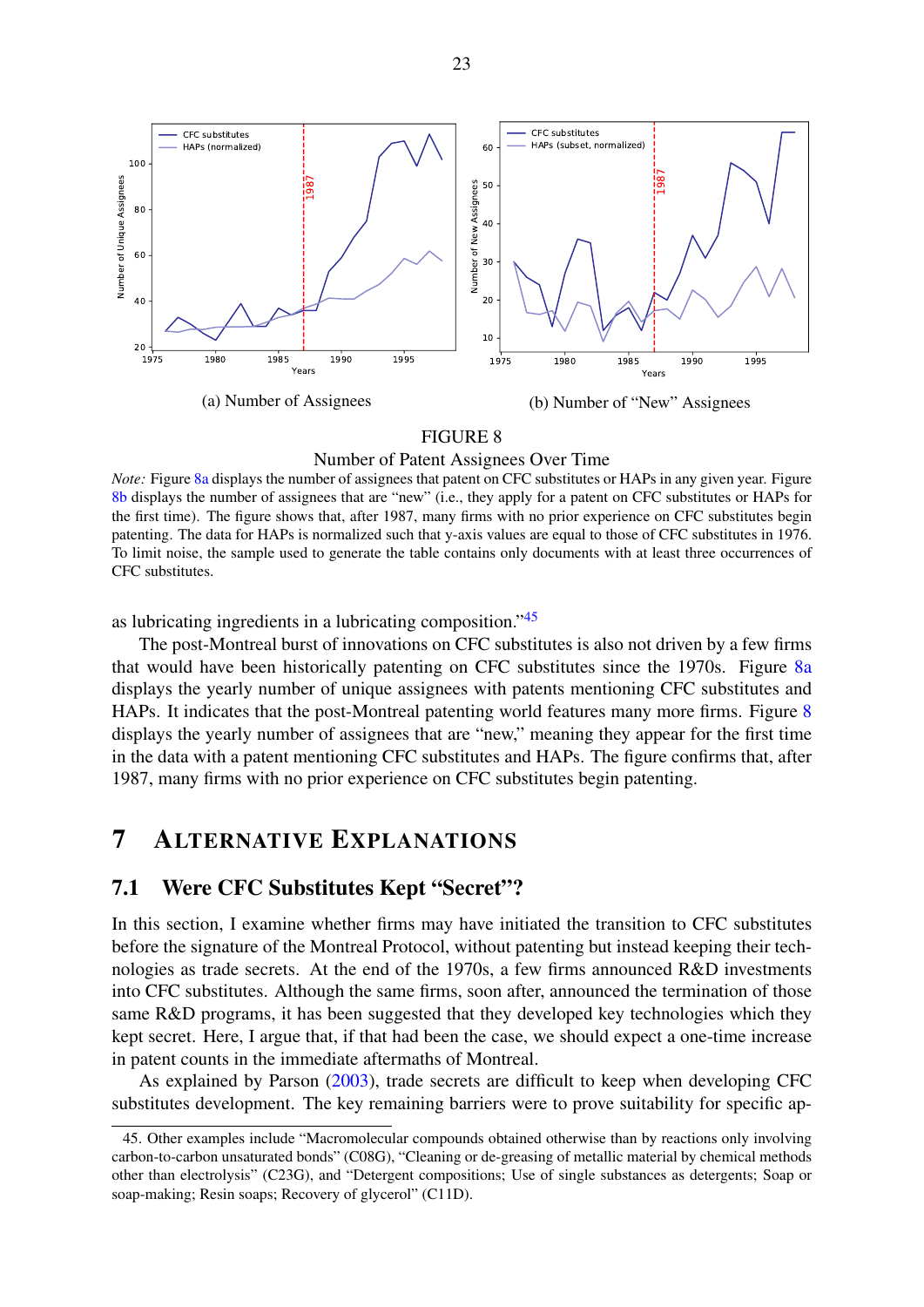<span id="page-25-0"></span>



*Note:* The graphs show the monthly trends in count of patents mentioning CFC substitutes. Panel [9b](#page-25-0) shows the monthly count of patents mentioning CFC substitutes for firms that patented on CFC substitutes before 1987 vs. those who did not. The period "Before 1987" includes the year 1987. To limit noise, the sample used to generate the table contains only documents with at least three occurrences of CFC substitutes.

plications. This could not be done in secret as it required partnerships with customers (e.g., electronic manufacturers that used CFCs as a cleaning agent). Developing new synthesis processes could, in theory, be done in secret. However, several firms were working on the same molecules. When competitors work on closely related projects, delaying patenting increases the risk that a competitor patents first. Incentives to be first to patent were therefore particularly strong. If, until Montreal, firms thought policy pressure was low, they may have elected not to patent. However, once the protocol is signed, they have tangible incentives to patent any old technologies that they may have previously been developed as fast as possible to outrun possible competitors.

If CFC substitutes were kept secret, we should then observe an immediate peak in the number of patents in the few months following the signature of the agreement. Figure [9](#page-25-0) plots the number of patents mentioning CFC substitutes month by month in the two years that followed Montreal. On the first graph, we note the absence of a patenting peak after 1987, which provides support against the hypothesis that technologies related to CFC substitutes had been kept secret. The second graph presents trends for assignees that never patented on CFC substitutes before 1987 and those who did. Suppose the R&D carried out before Montreal was a key driver to the post-Montreal increase in patenting. In that case, we may observe significant differences in patenting trends between firms with and firms without prior patenting experience on CFC substitutes. Although a gap seems to build up over time, trends look mostly similar.

Although several dozens of firms actively patents on CFC substitutes, two firms, in particular, dominate the landscape: DuPont and Allied. In what follows, I zoom in on these two actors. Figure [10a](#page-26-0) shows that most patents granted to DuPont and Allied were applied for after 1989, and in particular, Figure [10b](#page-26-0) shows that there is no sudden peak patenting right after Montreal. Instead, we observe a gradual ramping up of patenting activity. Figure [10c](#page-26-0) illustrates that the patents from DuPont and Allied, which received the highest number of citations, mostly originate from 1989 to 1991. Figure [10d](#page-26-0) indicates, however, that, in the weeks that followed Montreal, both DuPont and Allied applied for patents that would go on receiving a high number of citations. This seems to indicate that DuPont and Allied likely had a first-mover advantage on some technologies. However, the magnitude of the ramping up in patenting activity that follows from 1990 onwards supports the claim that most of the innovative activity started after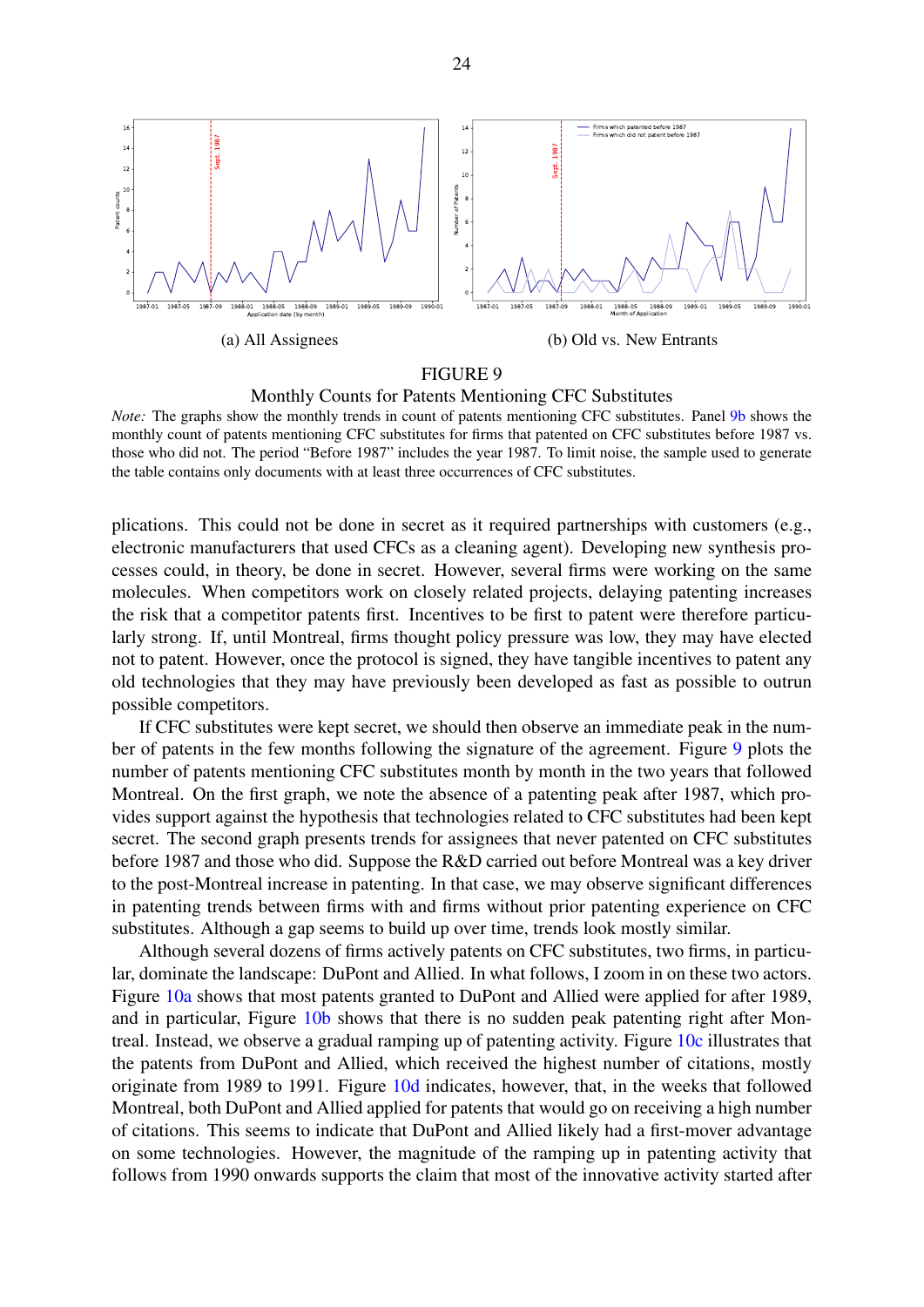<span id="page-26-0"></span>



*Note:* Figure [10a](#page-26-0) shows that most patents granted to DuPont and Allied were applied for after 1989. Figure [10b](#page-26-0) shows that there is no sudden peak patenting right after Montreal. Instead, we observe a gradual ramping up of patenting activity. Figure [10c](#page-26-0) illustrates that the patents granted to DuPont and Allied, which received the highest number of citations, mostly originate from 1989 to 1991. Figure [10d](#page-26-0) indicates, however, that, in the weeks that followed Montreal, both DuPont and Allied applied for patents that would go on receiving a high number of citations. Only patents with at least three occurrences of a molecule are retained in the sample.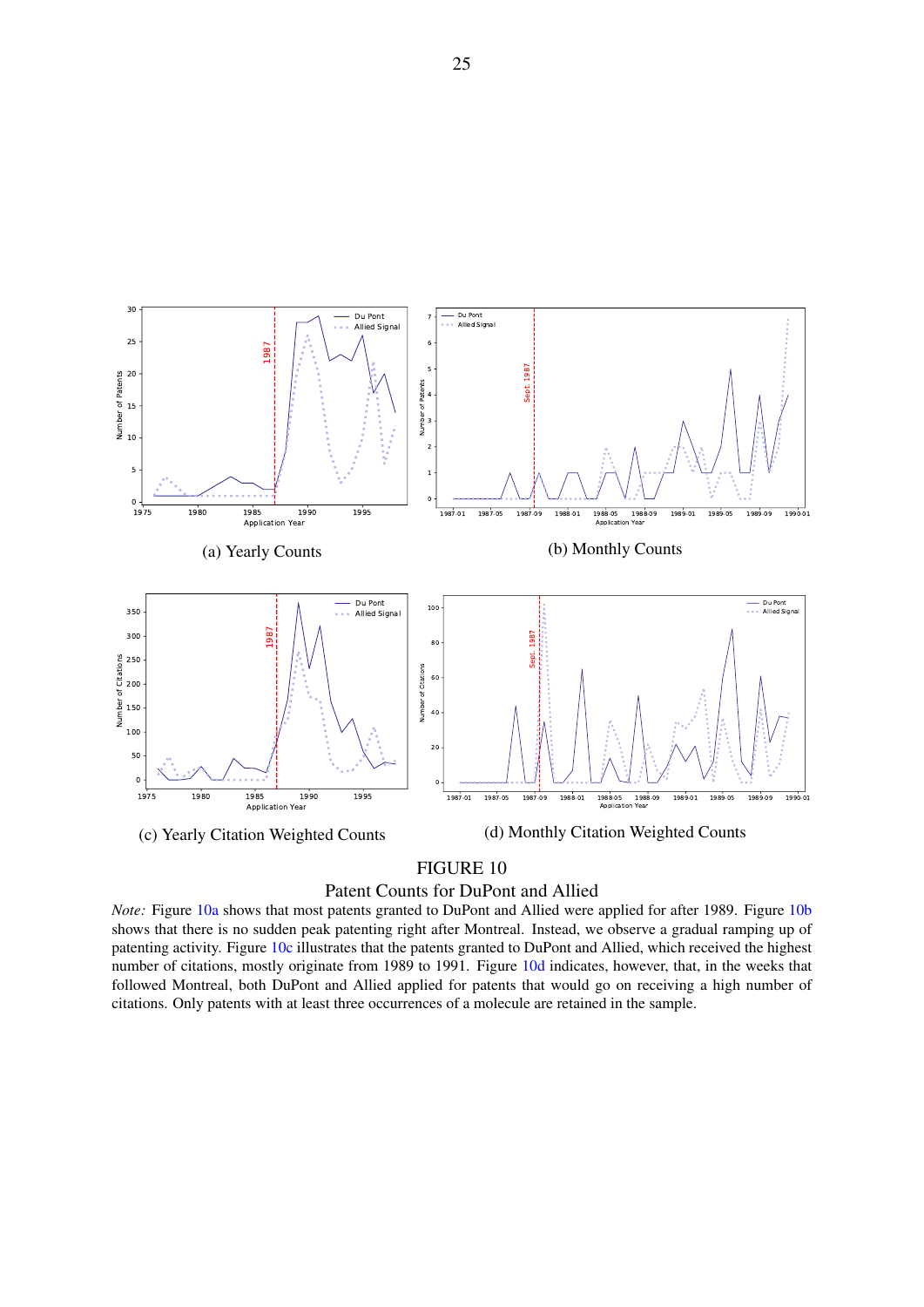Montreal.<sup>[46](#page-2-0)</sup>

#### 7.2 Was Consumer Pressure a Potential Driver?

The science of ozone made much progress during the 1980s. In particular, in 1985, scientists detected an extensive depletion of ozone over Antarctica (the "hole"), and importantly, they were able to causally attribute it to CFCs in March 1988 (the "discovery"). The image of the Earth seen from space with a massive hole (artificially colored in blue for the occasion) became world-famous and moved public opinion. The perceived benefits of phasing out CFCs certainly increased and made the issue more salient in the public's eyes. To what extent, then, did consumer pressure drive innovation in the aftermaths of Montreal?

There are very few empirical analyses suggesting that consumer pressure is effective (Lyon and Maxwell [2002;](#page-33-13) Popp, Hafner, and Johnstone [2011\)](#page-33-14), and they all deal with local pollutants such as toxic chemical emissions. We could reasonably expect consumer pressure to be less effective for a global air pollutant such as ozone. As profit-maximizing entities, firms would have few incentives to incur R&D costs without the guarantee of a large market, and without the guarantee that their foreign and domestic competitors do the same. To investigate the role of consumer pressure for innovation on CFC substitutes, I leverage the fact that not all molecules or applications were exposed to consumers. Restricting the analysis to substitutes unexposed to consumers allows setting aside the possible influence of public opinion.

I use data available on the EPA SNAPs website to identify which CFC substitutes were not exposed to consumers. The EPA website lists a total of 1001 requests corresponding to a given substance for a given application. As part of the implementation of the Montreal Protocol, the EPA was in charge of controlling which substitutes firms could use. To this end, any firm using or producing substitutes had to request authorization for specific substance-application pairs. An example is HCFC-225cb for Electronics Cleaning. I manually classify applications as either consumer exposed, not consumer exposed, or undetermined. In doing so, I identify 6 CFC substitutes that are not consumer exposed. The typical applications requested for these CFC substitutes are related to industrial activities invisible to consumers: e.g., centrifugal chillers, foam blowing agents for rigid polyurethane, or precision cleaning.

Figure [11](#page-28-0) displays the time series of the number of patents mentioning CFC substitutes that were arguably not exposed to consumers. We observe that, for almost all of them, the number of patents increases sharply after 1987. This is indicative that consumer pressure and public opinion did not play an essential role in driving innovation in the aftermath of the Montreal protocol.

## <span id="page-27-0"></span>8 DISCUSSION

The role of the Montreal Protocol in solving the crisis has been intensely discussed. In a seminal article, Barrett [\(1994\)](#page-31-1) developed a theory of international environmental agreements which interpreted Montreal's success as a case of cheap cooperation. Murdoch and Sandler

<sup>46.</sup> Another way of examining the effect of the international agreement on DuPont would be to look at DuPont's stock market valuation. Unfortunately, although in 1986 DuPont produced CFCs for about half of the US market, it represented only 2.2% of DuPont revenues (1.8% in 1984 and 1.7% in 1985), 2% of corporate assets and 0.9% of DuPont's employees (Reinhardt and Vietor [1989\)](#page-34-13). It is therefore unlikely that financial markets would capture much impact. In addition, it would difficult to attribute any movement to the regulation of CFCs only and not to other parts of DuPont's business (especially since DuPont was facing other public relations issues related to medical implants of which it supplied the raw material).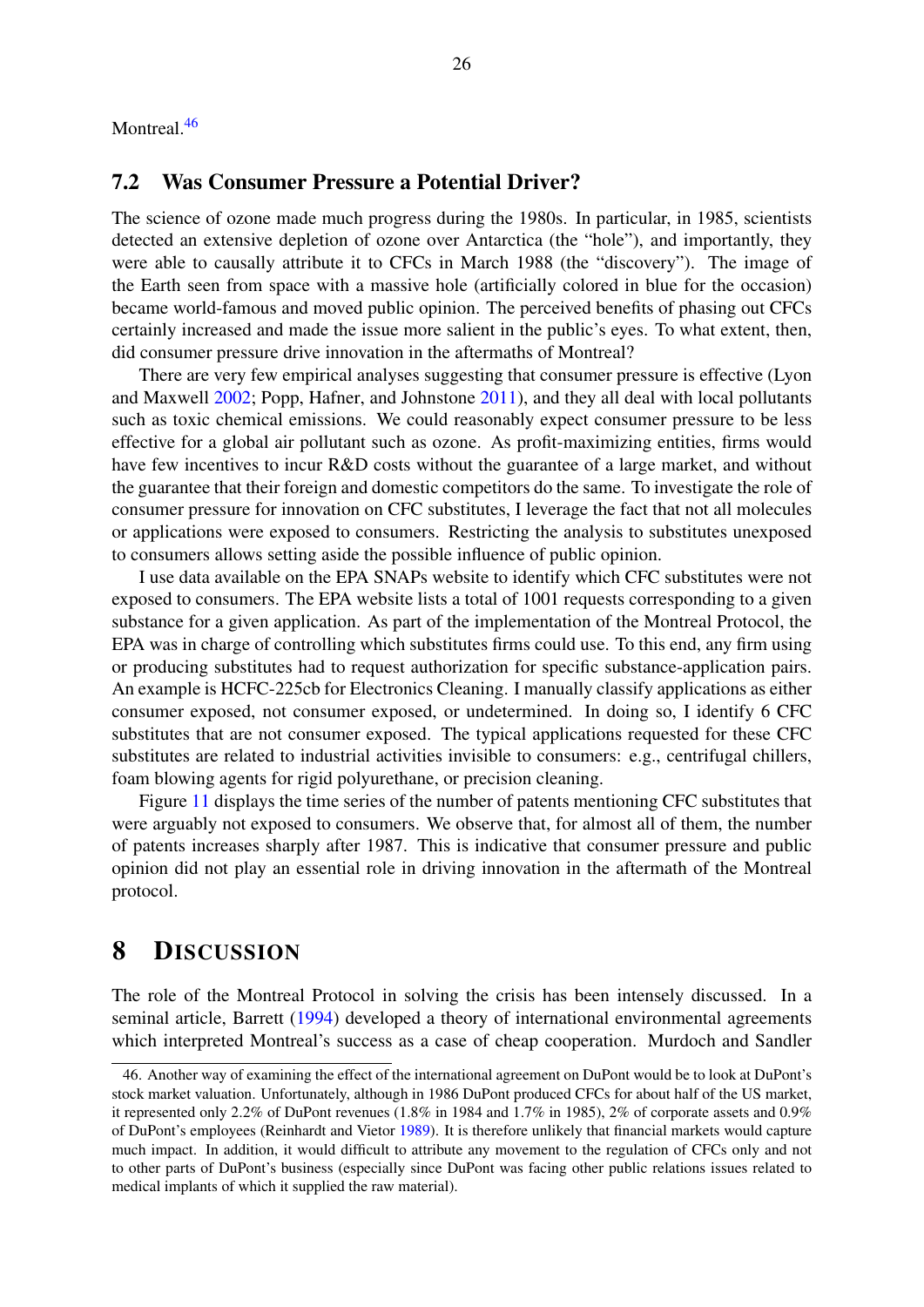<span id="page-28-0"></span>

Patent Counts for CFC Substitutes not Exposed to Consumers

*Note:* The plot shows the number of patents mentioning CFC substitutes that were not exposed to consumers. We observe that, for most of them, the number of patents increases sharply after 1987. This indicates that consumer pressure and public opinion did not play an essential role in driving innovation in the aftermath of the Montreal protocol.

[\(1997\)](#page-33-15) also argued that some countries, and in particular the USA, accepted to sign Montreal because the costs of doing so were low. Murdoch and Sandler [\(1997\)](#page-33-15) highlighted the existence of a cost-and-benefit analysis issued by the EPA in 1987, concluding that the estimated benefits (mostly from cancers avoided) overwhelmed the estimated costs to the industry. Montreal being "cheap" has often been rephrased as the idea that substitutes existed. However, it is more exact to interpret it as an agreement that industries and governments expected to be technologically feasible within the time frame agreed upon.

This paper highlights that, even if Montreal encoded what some thought feasible from a technological point of view, much experimentation and R&D investments were still required. As a result, the agreement induced innovation. By considering the effects of international agreements on innovation, we are given the opportunity to re-interpret Montreal's success. Montreal's negotiated targets can be seen as modest. In fact, in 1987, diplomats failed to negotiate a full ban against which the industry actively lobbied. Real success should be seen in the later amendments (London in 1990 and Copenhagen in 1992), where more ambitious reduction targets were agreed (deepening) and other molecules added to the list of regulated compounds (widening). Montreal may not have been very ambitious, but, it set up a credible enforcement mechanism that changed firms' expectations about CFCs and, hence, induced innovation. In doing so, it contributed to lowering down the perceived costs associated with a complete phase-out.

Conceptualizing agreements as a vehicle for inducing innovation bears important implications for how we interpret the theory of international agreements. To make my argument, I use a stylized model of international environmental agreement and model induced innovation as a small learning rate. In the basic setup, N countries pollute and can decide to pay for pollution abatement. The costs are incurred by each country separately while the benefits of abatement accrue to all. Free-riding incentives, therefore, arise: countries would be better off if all were to abate a high amount of emissions (the cooperative level), but the Nash equilibrium of the game leaves all countries at a lower amount of abatement (the non-cooperative level).

As explained in Barrett [\(1994\)](#page-31-1), the marginal costs of abatement and the marginal benefits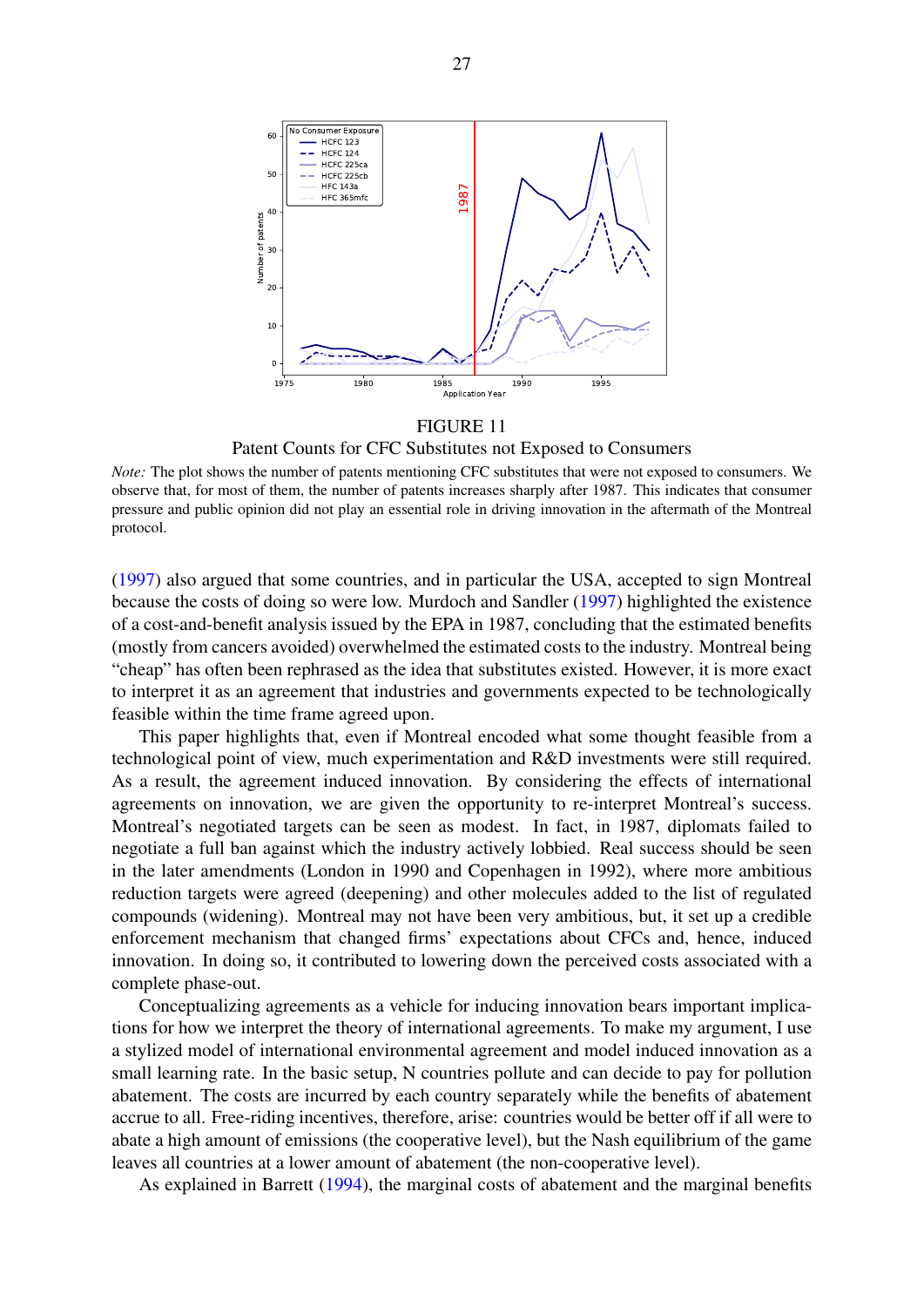from abatement determine the magnitude of the gains from cooperation, that is, how much better off countries would be if all were abating at the cooperative level rather than staying at the non-cooperative one. As illustrated on Figure [12a,](#page-30-0) cooperation gains are high when both marginal costs and marginal benefits are large. This area corresponds to where cooperation provides the most additional welfare compared to the non-cooperative equilibrium. Barrett [\(1994\)](#page-31-1) showed that this area is, unfortunately, the least likely to support successful self-enforcing agreements. The Montreal Protocol can be interpreted as an agreement located in this area where cooperation gains are low, as depicted on Figure [12a.](#page-30-0) On the other hand, the targets negotiated in 1990 and 1992 (London and Copenhagen) would be located, from the perspective of 1987, in the area of higher cooperation gains because, in 1987, the London and Copenhagen targets were seen too costly to be part of the agreement.

I build on this simple model by assuming that countries make their abatement decisions over several time periods and by endogenizing innovation. Now, the marginal costs of abatement in period *t* depends on the amount of abatement done in period *t* −1:

$$
c_t(q_t) = c_{t-1}(1-r)^{q_{t-1}}
$$
\n(5)

 $c_t$  stands for the marginal cost of abatement in period *t*,  $q_t$  for the amount of abatement done in period *t* and *r* is a constant between 0 and 1 that can be interpreted as a learning rate. Abatement in period *t* − 1, therefore, leads to reductions in the abatement costs in period *t*. This models the effect of induced innovation: by enforcing  $q_t$  emission reduction in period  $t$ , the agreement forces firm to do new things, to experiment with, develop new or improve old technologies. These processes pave the way for lowering the marginal cost of abatement in the next period.

Over several time periods, the area of high cooperation gains becomes smaller, indicating that allocations that used to be difficult to achieve are now within reach. $47$  In turn, the level of abatement in the non-cooperative equilibrium increases. Concretely, more abatement is undertaken by all countries even in the absence of cooperation. As a result, for any point on Figure [12b,](#page-30-0) the gains from cooperation are lower compared to Figure [12a.](#page-30-0) In 1987, the London and Copenhagen targets were too expensive, but induced innovation made then within reach of an agreement a few years later.

The success story of Montreal is better summarized as a repeated cooperation game where induced innovation enabled emission reduction ambitions to ratchet up. It is a case of the theories of international environmental agreements and induced innovation walking hand in hand. At each stage, binding reductions force firms to innovate and develop technologies to comply. With realized innovations, expectations for further innovation increase, and the expected costs of abatement decrease. More aggressive reductions then appear affordable, and governments and industries become willing to increase ambition and bind themselves to it.

## <span id="page-29-0"></span>9 CONCLUSION

Understanding the drivers of technological change is a critical input to improving the prospects of cooperation because tackling environmental problems often relies on developing and diffusing new technologies. In this paper, I document that the Montreal Protocol led to the development of CFCs substitutes. This empirical evidence goes against the often-heard narrative that alternatives technologies were readily available before the treaty, narrative which was once

<sup>47.</sup> See Online Appendix Figure [F2](#page-2-0) for more details.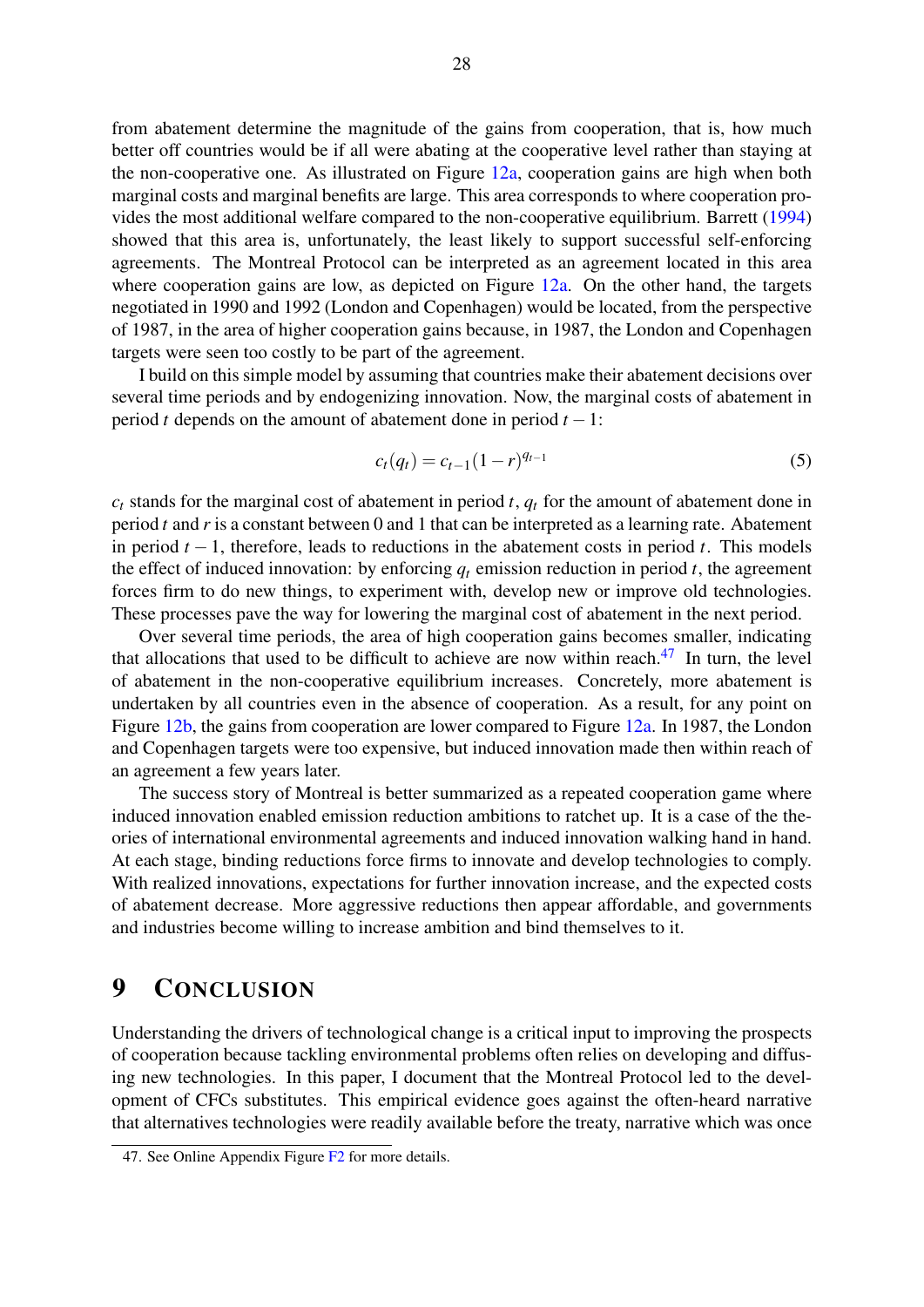<span id="page-30-0"></span>

## Gains from Cooperation and Induced Innovation

*Note:* The figure interprets the success of the Montreal protocol in light of the theory of international environmental agreements. The x-axis represents the scale of the costs of abating one more unit of CFC emissions. The y-axis represents the scale of the benefits arising from the avoided ozone depletion due to one more unit of abated emissions. Following Barrett [\(1994\)](#page-31-1), areas where cooperation gains are high are the least likely to support selfenforcing agreements. Figure [12a](#page-30-0) represents the locations of targets agreed in Montreal, London and Copenhagen from the vantage point of 1987. In the 1987, the London and Copenhagen targets were out of reach. Figure [12b](#page-30-0) illustrates that induced innovation increases the set of negotiable outcomes.

dubbed "the most pervasive and most widespread myth surrounding the Montreal Protocol".<sup>[48](#page-2-0)</sup> In fact, the treatment effect estimated in this paper tells a story where almost all of the science and innovation on CFC substitutes was triggered by the post-Montreal regime. By showing that a low-ambition but binding agreement such as the Montreal Protocol did encourage the development of technological solutions, this paper suggests such agreements are potent tools that dynamically improve the benefit-cost equation of environmental protection and may therefore also be useful to deal with current problems such as climate change.

## SUPPLEMENTARY MATERIAL

The Online Appendix for this article can be found at [eugeniedugoua.com/papers/Dugoua](eugeniedugoua.com/papers/Dugoua_Innovation_Montreal_SOM.pdf)\_ [Innovation](eugeniedugoua.com/papers/Dugoua_Innovation_Montreal_SOM.pdf) Montreal SOM.pdf.

<sup>48.</sup> The phrase is from sociologist Reiner Grundmann (Grundmann [1998\)](#page-32-16). Benedick traces the origin of the "myth" to the fierce opposition between Americans and Europeans during the Concorde controversy (Benedick [2009,](#page-32-1) p. 33).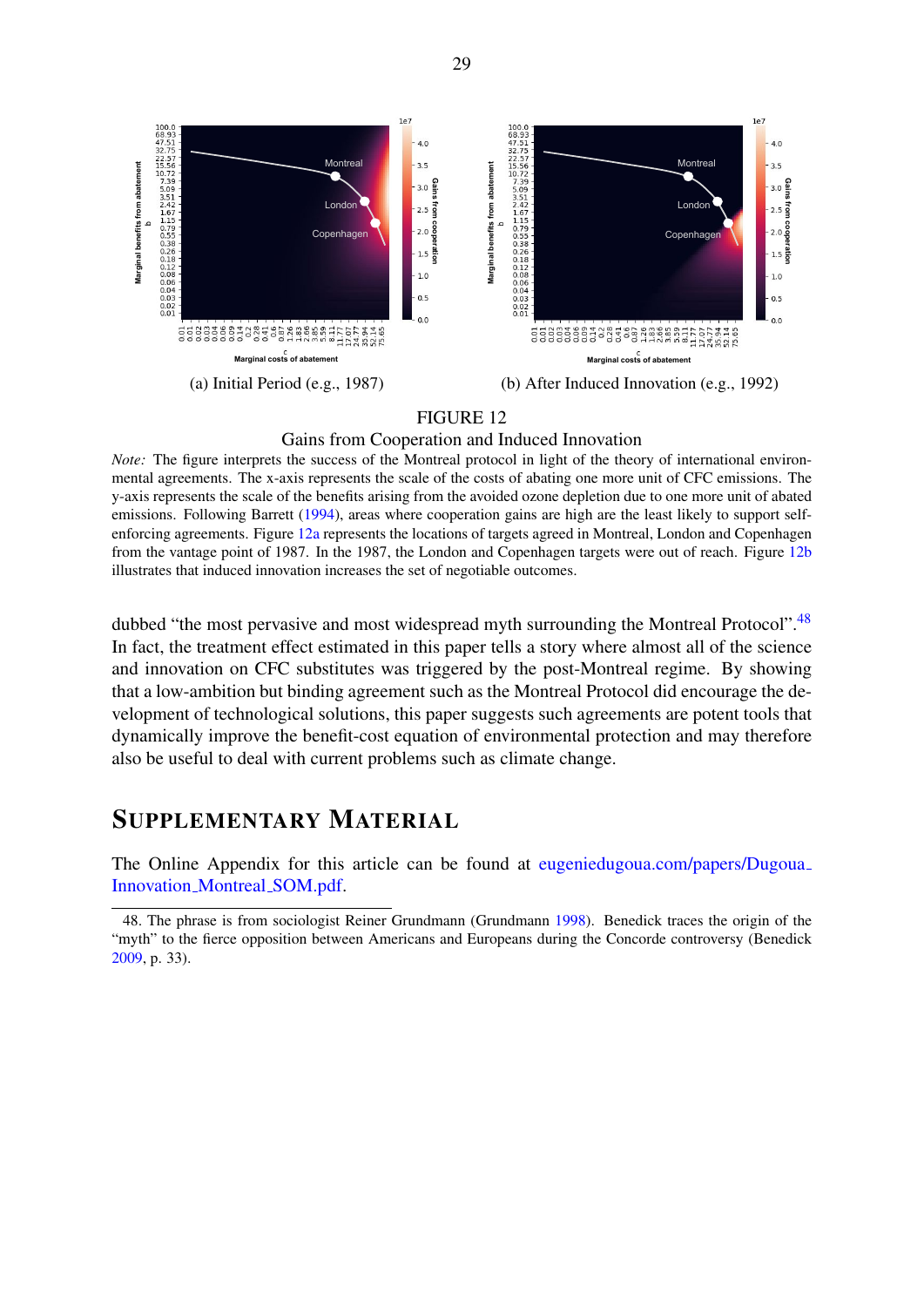## **REFERENCES**

- <span id="page-31-12"></span>Abadie, Alberto, Alexis Diamond, and Jens Hainmueller. 2010. "Synthetic Control Methods for Comparative Case Studies: Estimating the Effect of California's Tobacco Control Program." *Journal of the American Statistical Association* 105 (490): 493–505.
	- . 2015. "Comparative Politics and the Synthetic Control Method." *American Journal of Political Science* 59 (2): 495–510.
- <span id="page-31-14"></span><span id="page-31-13"></span>Abadie, Alberto, and Javier Gardeazabal. 2003. "The Economic Costs of Conflict: A Case Study of the Basque Country." *The American Economic Review* 93 (1): 113–132.
- <span id="page-31-8"></span>Acemoglu, Daron. 1998. "Why Do New Technologies Complement Skills? Directed Technical Change and Wage Inequality." *The Quarterly Journal of Economics* 113 (4): 1055–1089.
- <span id="page-31-2"></span>Aghion, Philippe, Antoine Dechezleprêtre, David Hemous, Ralf Martin, and John Van Reenen. 2016. "Carbon Taxes, Path Dependency, and Directed Technical Change: Evidence from the Auto Industry." *The Journal of Political Economy* 124 (1): 1–51.
- <span id="page-31-3"></span>Aichele, Rahel, and Gabriel Felbermayr. 2011. "Kyoto and the Carbon Footprint of Nations." *Journal of Environmental Economics and Management* 63 (3): 336–354.
- <span id="page-31-9"></span>Ambec, Stefan, Mark A Cohen, Stewart Elgie, and Paul Lanoie. 2013. "The Porter Hypothesis at 20: Can Environmental Regulation Enhance Innovation and Competitiveness?" *Review of Environmental Economics and Policy* 7 (1): 2.
- <span id="page-31-7"></span>Andersen, Stephen O, and K Madhava Sarma. 2012. *Protecting the Ozone Layer: The United Nations History.* Edited by Lani Sinclair. Earthscan Publications Ltd.
- <span id="page-31-15"></span>Athey, Susan, and Guido W Imbens. 2017. "The State of Applied Econometrics: Causality and Policy Evaluation." *The Journal of Economic Perspectives: A Journal of the American Economic Association* 31, no. 2 (May): 3–32.
- <span id="page-31-5"></span>Auffhammer, Maximilian, Bernard J Morzuch, and John K Stranlund. 2005. "Production of chlorofluorocarbons in anticipation of the Montreal Protocol." *Environmental & Resource Economics* 30 (4): 377–391.
- <span id="page-31-10"></span>Azoulay, P, J S Graff Zivin, and J Wang. 2010. "Superstar Extinction." *The Quarterly Journal of Economics* 125 (2): 549–589.
- <span id="page-31-11"></span>Azoulay, Pierre, Christian Fons-Rosen, and Joshua S Graff Zivin. 2019. "Does Science Advance One Funeral at a Time?" *The American Economic Review.*
- <span id="page-31-1"></span>Barrett, Scott. 1994. "Self-enforcing International Environmental Agreements." *Oxford Economic Papers,* 878–894.
- <span id="page-31-0"></span>. 1999. "Montreal Versus Kyoto: International Cooperation and the Global Environment." In *Global Public Goods: International Cooperation in The 21st Century.* Oxford University Press.
- <span id="page-31-6"></span>. 2003. *Environment and Statecraft: The Strategy of Environmental Treaty-making: The Strategy of Environmental Treaty-making.* Oxford University Press.
- <span id="page-31-4"></span>Battaglini, Marco, and Bård Harstad. 2016. "Participation and Duration of Environmental Agreements." *J. Polit. Econ.* 124, no. 1 (February): 160–204.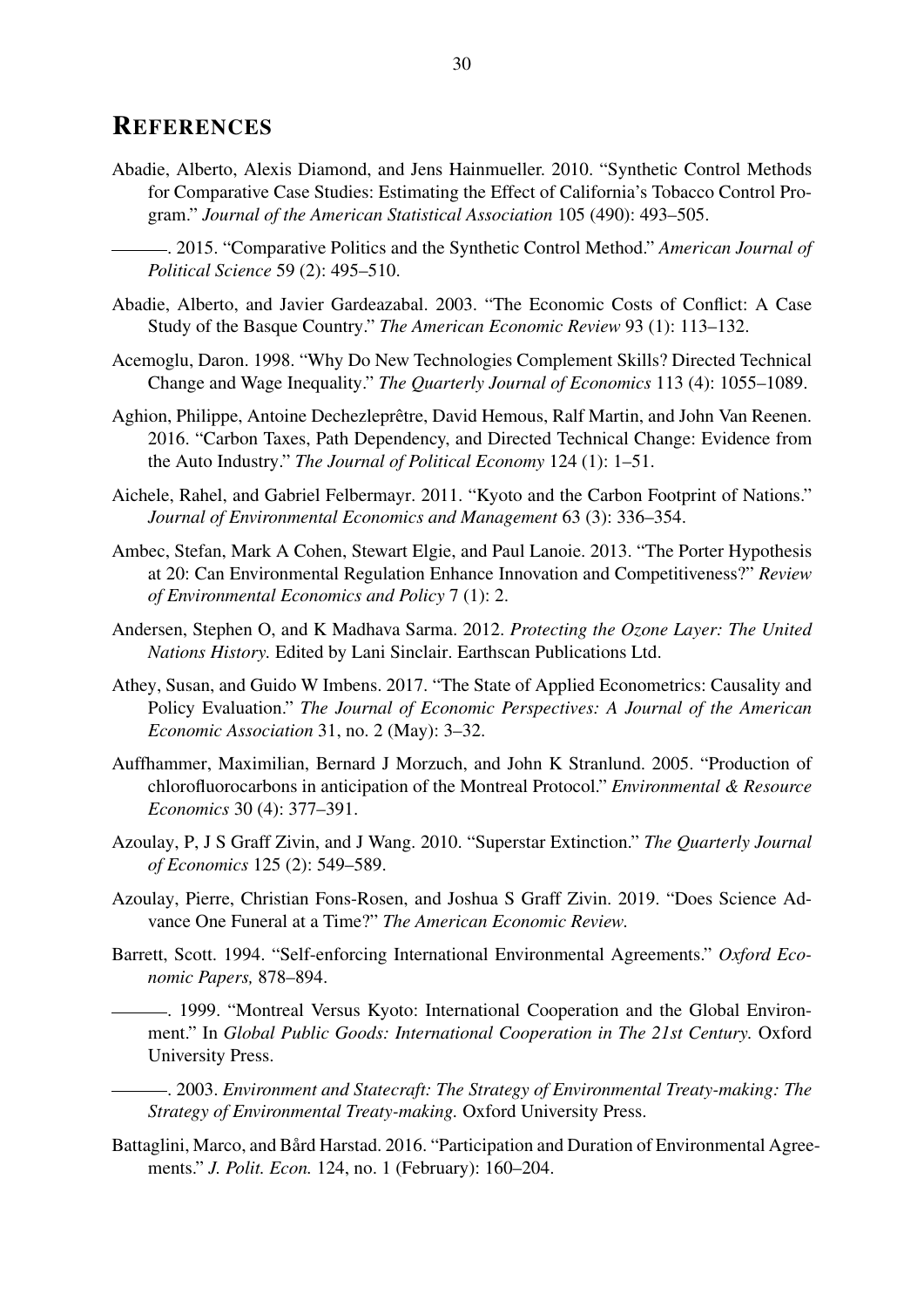- <span id="page-32-1"></span>Benedick, Richard Elliot. 2009. *Ozone Diplomacy: New Directions in Safeguarding the Planet.* Harvard University Press.
- <span id="page-32-15"></span>Björk, Bo-Christer, and David Solomon. 2013. "The Publishing Delay in Scholarly Peer-reviewed Journals." *Journal of Informetrics* 7 (4): 914–923.
- <span id="page-32-13"></span>Blei, David M. 2012. "Probabilistic Topic Models." *Communications of the Acm* 55 (4): 77–84.
- <span id="page-32-14"></span>Blei, David M, and John D Lafferty. 2009. "Topic Models." In *Text mining,* 101–124. Taylor / Francis Group.
- <span id="page-32-3"></span>Calel, Raphael, and Antoine Dechezleprêtre. 2016. "Environmental Policy and Directed Technological Change: Evidence from the European Carbon Market." *The Review of Economics and Statistics* 98 (1): 173–191.
- <span id="page-32-9"></span>Cohen, Wesley M, Richard R Nelson, and John P Walsh. 2000. "Protecting Their Intellectual Assets: Appropriability Conditions and Why Us Manufacturing Firms Patent (or Not)." *Nber Working Paper* 7552.
- <span id="page-32-8"></span>Dekker, Thijs, Herman R J Vollebergh, Frans P de Vries, and Cees A Withagen. 2012. "Inciting Protocols." *Journal of Environmental Economics and Management* 64 (1): 45–67.
- <span id="page-32-6"></span>Falkner, Robert. 2005. "The Business of Ozone Layer Protection: Corporate Power in Regime Evolution." In *The Business of Global Environmental Governance.* MIT Press.
- <span id="page-32-4"></span>Finus, Michael, and Sigve Tjøtta. 2003. "The Oslo Protocol on Sulfur Reduction: The Great Leap Forward?" *Journal of Public Economics* 87 (9): 2031–2048.
- <span id="page-32-16"></span>Grundmann, Reiner. 1998. "The Strange Success of the Montreal Protocol-why Reductionist Accounts Fail." *International Environmental Affairs* 10 (3): 197–220.
- <span id="page-32-10"></span>Hall, Bronwyn H, and Adam B Jaffe. 2012. "Measuring Science, Technology, and Innovation: A Review." *Report Prepared for the Panel on Developing Science, Technology, and Innovation Indicators for the Future.*
- <span id="page-32-5"></span>Harstad, Bård, Francesco Lancia, and Alessia Russo. 2019. "Compliance Technology and Selfenforcing Agreements." *Journal of the European Economic Association* 17, no. 1 (February): 1–29.
- <span id="page-32-0"></span>Heal, Geoffrey. 2016. *Endangered Economies: How the Neglect of Nature Threatens Our Prosperity.* Columbia University Press.
- <span id="page-32-11"></span>Henderson, Rebecca, Adam B Jaffe, and Manuel Trajtenberg. 1998. "Universities As a Source of Commercial Technology: A Detailed Analysis of University Patenting, 1965–1988." *The Review of Economics and Statistics* 80 (1): 119–127.
- <span id="page-32-7"></span>Hicks, John R. 1932. "The Theory of Wages."
- <span id="page-32-12"></span>Iaria, A, C Schwarz, and F Waldinger. 2018. "Frontier Knowledge and Scientific Production: Evidence from the Collapse of International Science." *The Quarterly Journal of Economics* 133 (2): 927–991.
- <span id="page-32-2"></span>Jaffe, Adam B, Richard G Newell, and Robert N Stavins. 2002. "Environmental Policy and Technological Change." *Environmental & Resource Economics* 22 (1): 41–70.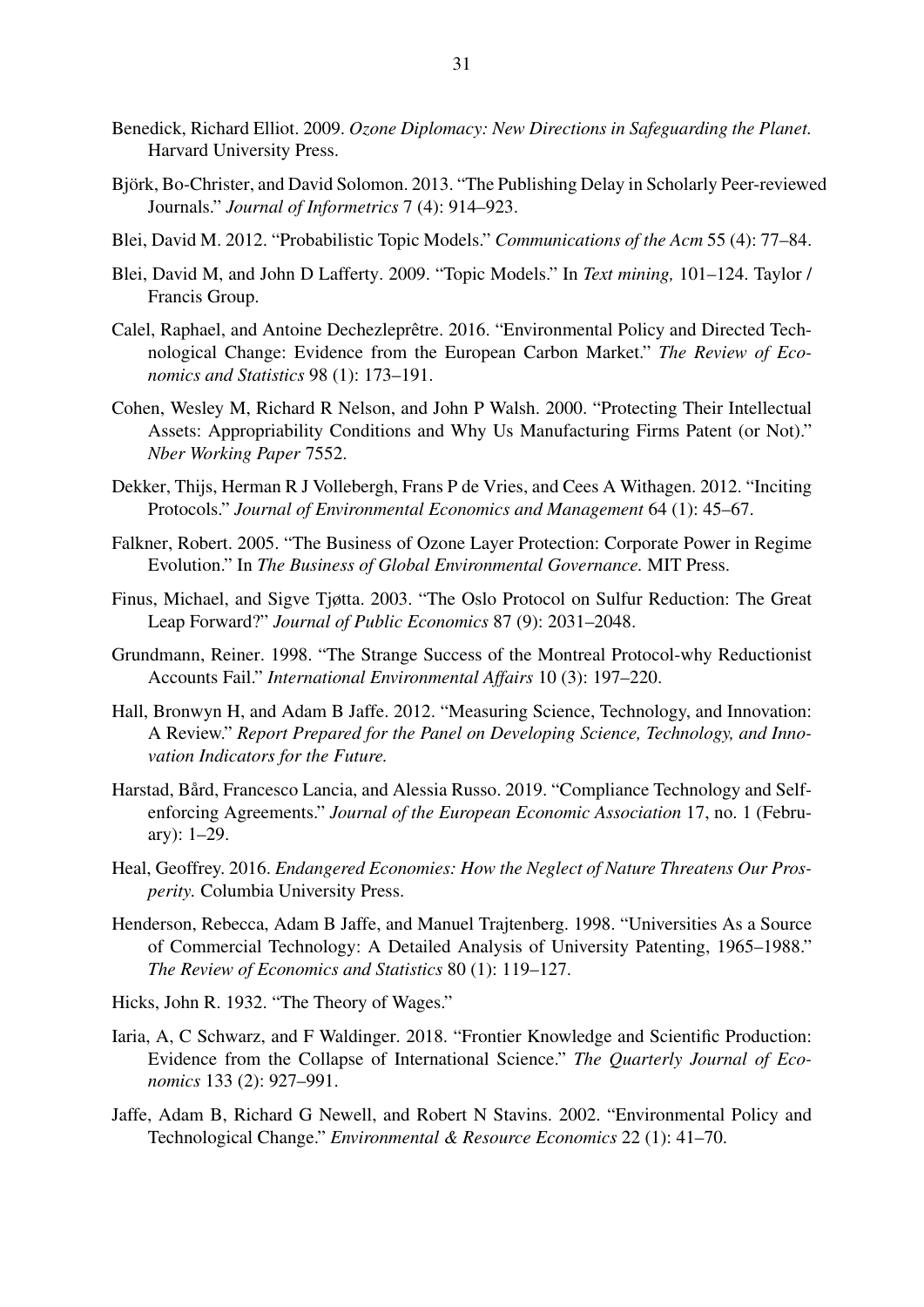- <span id="page-33-4"></span>Jaffe, Adam B, and Karen Palmer. 1997. "Environmental Regulation and Innovation: A Panel Data Study." *The Review of Economics and Statistics* 79 (4): 610–619.
- <span id="page-33-6"></span>Kellenberg, Derek, and Arik Levinson. 2014. "Waste of Effort? International Environmental Agreements." *Journal of the Association of Environmental and Resource Economists* 1 (1/2): 135–169.
- <span id="page-33-13"></span>Lyon, Thomas P, and John W Maxwell. 2002. ""Voluntary" Approaches to Environmental Regulation: A Survey." In *Economic Institutions and Environmental Policy.* Ashgate Publishing.
- <span id="page-33-10"></span>Miller, Alan S, and Irving M Mintzer. 1986. "The Sky Is the Limit." *World Resources Institute, Washington Dc.*
- <span id="page-33-5"></span>Milliman, Scott R, and Raymond Prince. 1989. "Firm Incentives to Promote Technological Change in Pollution Control." *Journal of Environmental Economics and Management* 17 (3): 247–265.
- <span id="page-33-9"></span>Molina, Mario J, and F Sherwood Rowland. 1974. "Stratospheric Sink for Chlorofluoromethanes: Chlorine Atom-catalysed Destruction of Ozone." *Nature* 249 (28): 810–812.
- <span id="page-33-12"></span>Moser, Petra. 2012. "Innovation without Patents: Evidence from World's Fairs." *The Journal of Law and Economics* 55 (1): 43–74.
- <span id="page-33-8"></span>Mulder, Karel F. 2005. "Innovation by Disaster: The Ozone Catastrophe As Experiment of Forced Innovation." *Int. J. Environ. Sustain. Dev.* 4 (1): 88–103.
- <span id="page-33-15"></span>Murdoch, James C, and Todd Sandler. 1997. "The Voluntary Provision of a Pure Public Good: The Case of Reduced CFC Emissions and the Montreal Protocol." *Journal of Public Economics* 63 (3): 331–349.

<span id="page-33-7"></span>. 2009. "The Voluntary Provision of a Pure Public Good and the Montreal Protocol: Behavioral and Data Concerns." *Oxf. Econ. Pap.* 61 (1): 197–200.

- <span id="page-33-1"></span>Parson, Edward A. 2003. *Protecting the Ozone Layer: Science and Strategy.* Oxford University Press.
- <span id="page-33-2"></span>Pool, R. 1988. "The Elusive Replacements for CFCs: As CFCs are phased out to protect the ozone layer, chemical companies scramble to find substitutes for these vital compounds and to develop economical ways to make them in large quantities" [in en]. *Science* 242, no. 4879 (November): 666–668.
- <span id="page-33-0"></span>Popp, David. 2002. "Induced Innovation and Energy Prices." *The American Economic Review,* 160–180.

<span id="page-33-11"></span>. 2005. "Lessons from Patents: Using Patents to Measure Technological Change in Environmental Models." *Ecological Economics: The Journal of the International Society for Ecological Economics* 54 (2): 209–226.

<span id="page-33-3"></span>. 2019. "Environmental Policy and Innovation: A Decade of Research." *International Review of Environmental and Resource Economics* 13 (3-4): 265–337.

<span id="page-33-14"></span>Popp, David, Tamara Hafner, and Nick Johnstone. 2011. "Environmental Policy Vs. Public Pressure: Innovation and Diffusion of Alternative Bleaching Technologies in the Pulp Industry." *Research Policy* 40 (9): 1253–1268.